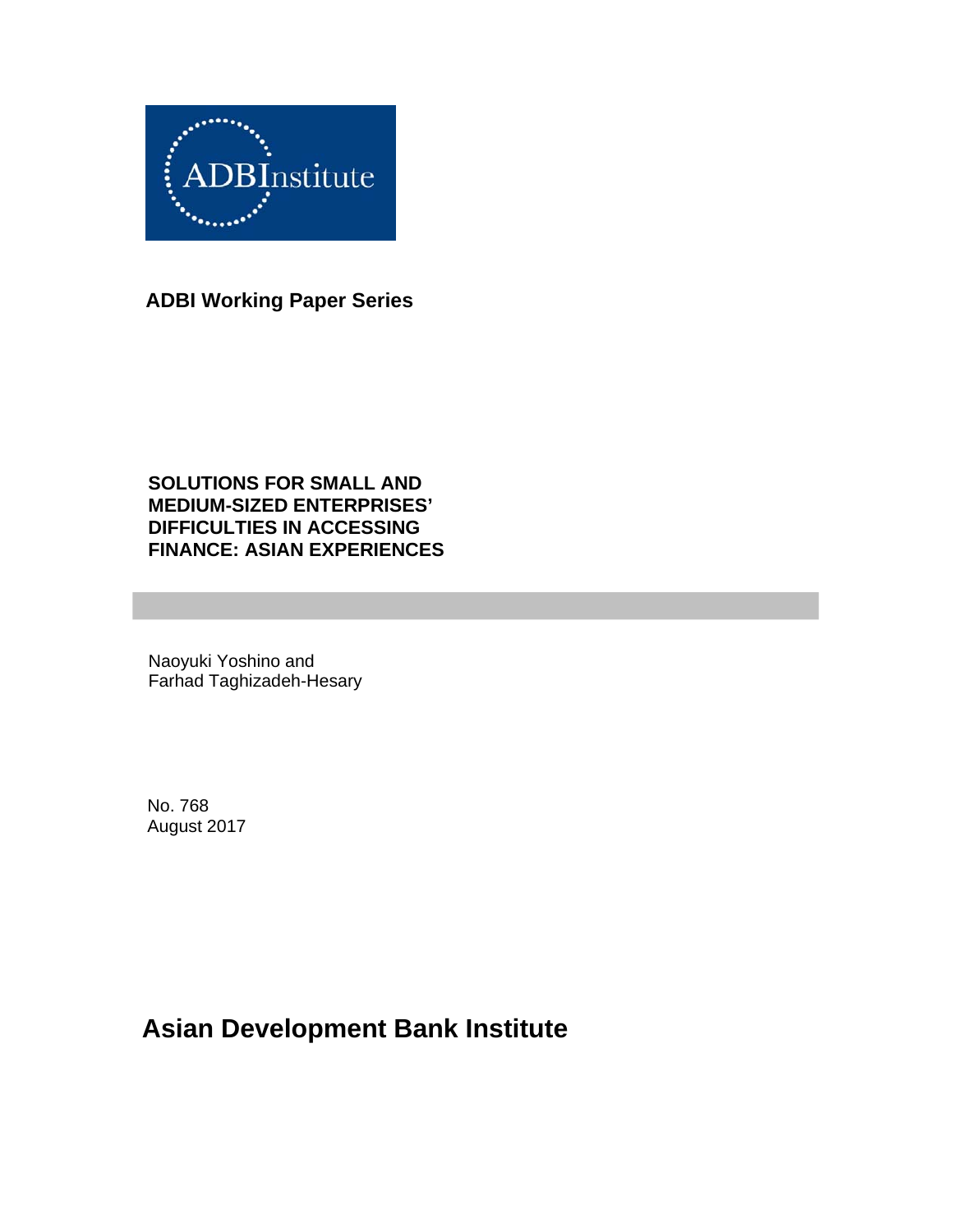Naoyuki Yoshino is dean of the ADB Institute and professor emeritus at Keio University, Tokyo, Japan. Farhad Taghizadeh-Hesary is assistant professor of economics, also at Keio University.

The views expressed in this paper are the views of the author and do not necessarily reflect the views or policies of ADBI, ADB, its Board of Directors, or the governments they represent. ADBI does not guarantee the accuracy of the data included in this paper and accepts no responsibility for any consequences of their use. Terminology used may not necessarily be consistent with ADB official terms.

Working papers are subject to formal revision and correction before they are finalized and considered published.

The Working Paper series is a continuation of the formerly named Discussion Paper series; the numbering of the papers continued without interruption or change. ADBI's working papers reflect initial ideas on a topic and are posted online for discussion. ADBI encourages readers to post their comments on the main page for each working paper (given in the citation below). Some working papers may develop into other forms of publication.

ADB recognizes "China" as the People's Republic of China, and "Korea" as the Republic of Korea

Suggested citation:

Yoshino, N, and F. Taghizadeh-Hesary. 2017. Solutions for mitigating SMEs' difficulties in accessing finance: *Asian experiences*. ADBI Working Paper 768. Tokyo: Asian Development Bank Institute. Available: https://www.adb.org/publications/solutions-smesdifficulties-accessing-finance-asian-experiences

Please contact the authors for information about this paper.

Email: nyoshino@adbi.org, farhadth@gmail.com

Asian Development Bank Institute Kasumigaseki Building, 8th Floor 3-2-5 Kasumigaseki, Chiyoda-ku Tokyo 100-6008, Japan

Tel: +81-3-3593-5500 Fax: +81-3-3593-5571 URL: www.adbi.org E-mail: info@adbi.org

© 2017 Asian Development Bank Institute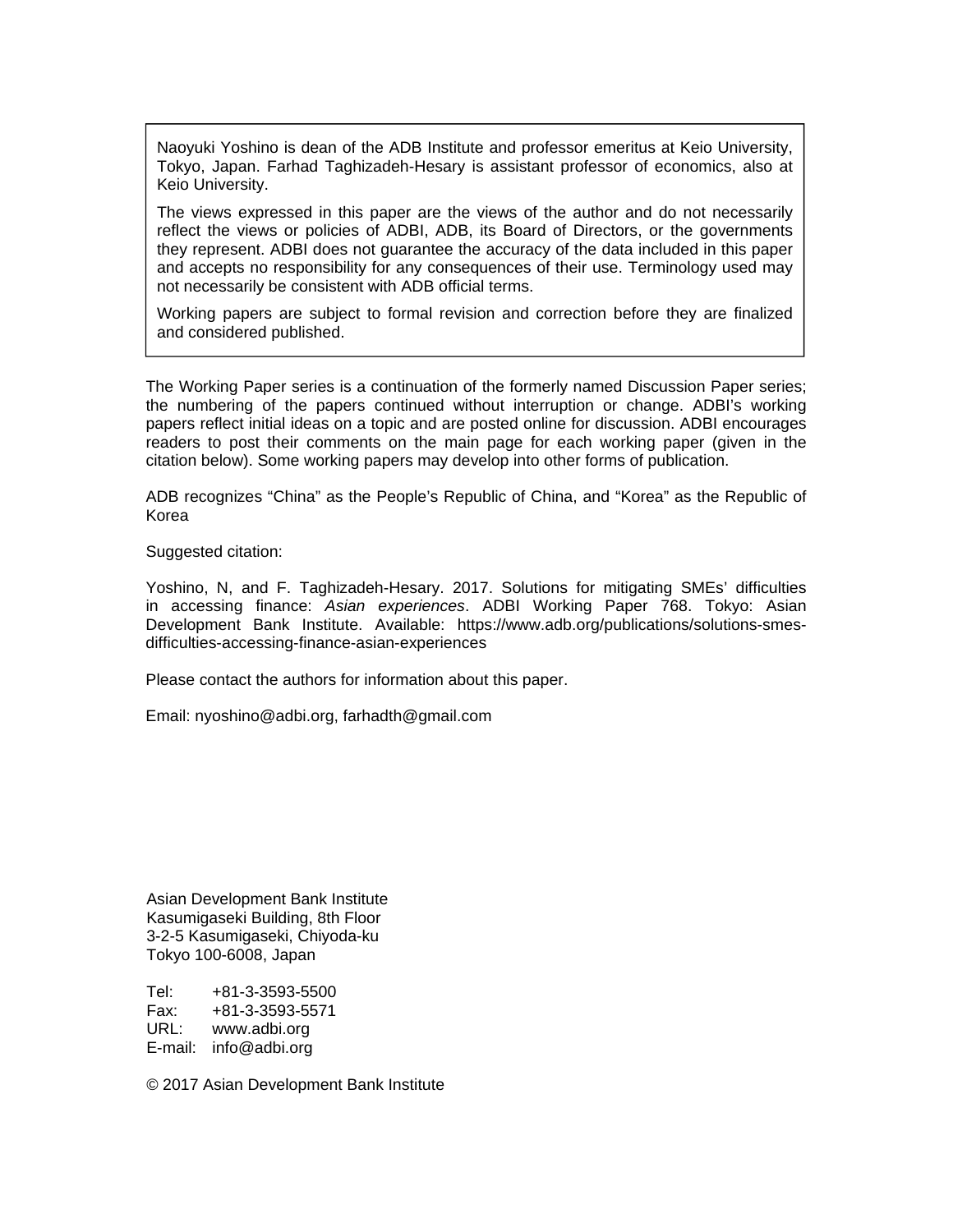#### **Abstract**

Small and medium-sized enterprises (SMEs) are the backbone of the Asian economy. They make up more than 96% of all Asian businesses that provide two out of three private sector jobs in the continent. Therefore, it is vitally important for the Asian economies' economic success that they have fully functioning support measures for SMEs. However, SMEs face major challenges in accessing cheap finance, mainly because there is an asymmetric information problem between suppliers and demanders of funds, which hinders their growth. This paper will highlight the difficulties of SMEs in accessing finance, and provides remedies for mitigating them. The remedies proposed in this paper include the development of credit information infrastructures for SMEs to remedy the asymmetric information problem, utilization of credit rating techniques for SMEs, the development of a sustainable credit guarantee scheme, the development of specialized private banks for SME financing, and the introduction of new ways of providing community-based financing such as hometown investment trust funds. The paper will provide operational examples from developed Asian economies such as Japan and the Republic of Korea, and developing Asian economies such as Thailand with a view to them being implemented in the rest of Asia.

**Keywords:** SMEs, Asian economies, credit rating, CRD, SME bank

**JEL Classification:** G21, G24, G32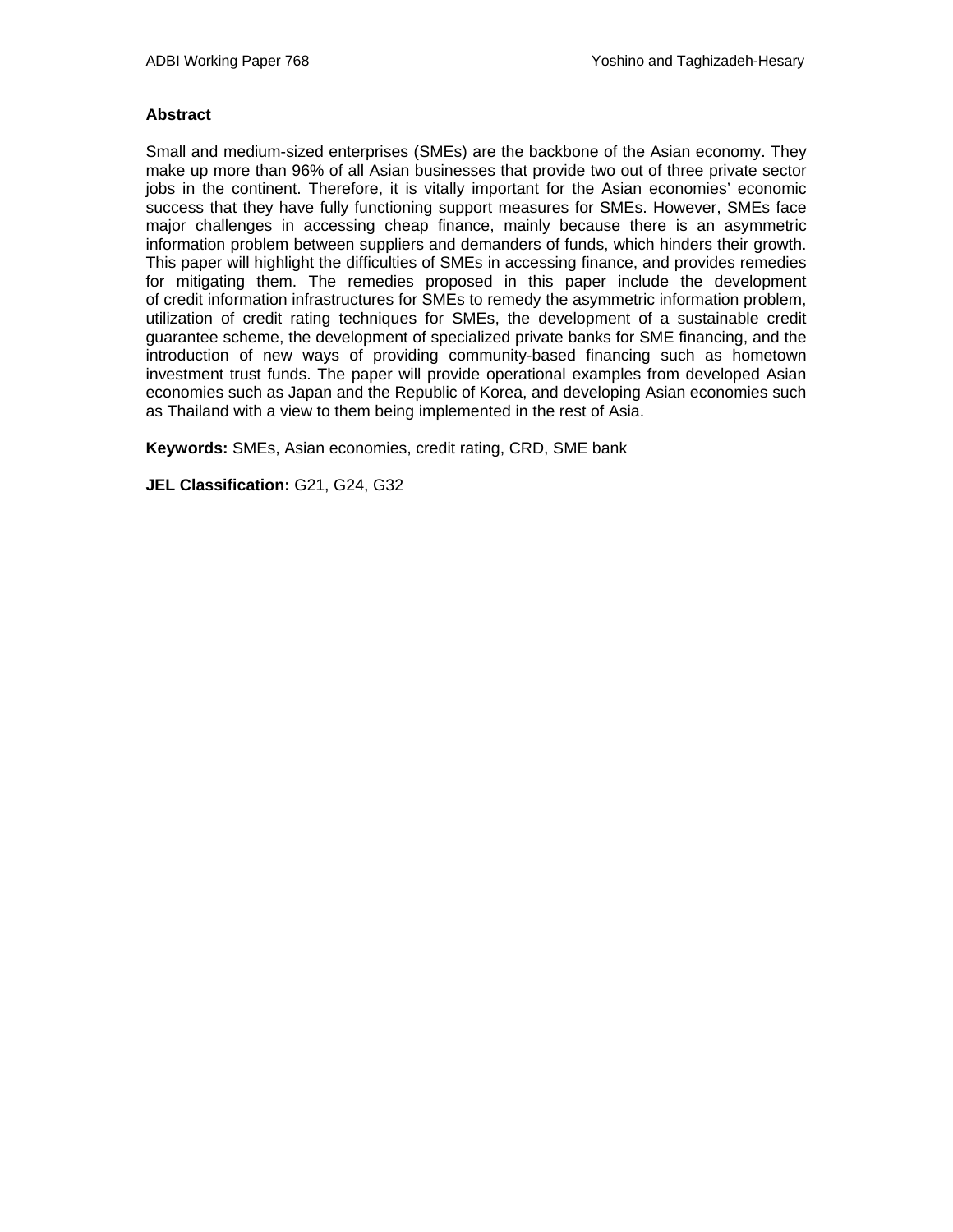## **Contents**

| 2.               |            |                                                                 |  |  |  |
|------------------|------------|-----------------------------------------------------------------|--|--|--|
|                  | 21         |                                                                 |  |  |  |
| 3.               |            | REMEDIES FOR TACKLING SMES' DIFFICULTIES IN ACCESSING FINANCE 6 |  |  |  |
|                  | 3.1<br>3.2 | Development of SME Credit Risk Databases, Credit Bureaus,       |  |  |  |
|                  | 3.3        |                                                                 |  |  |  |
| $\overline{4}$ . |            |                                                                 |  |  |  |
|                  |            |                                                                 |  |  |  |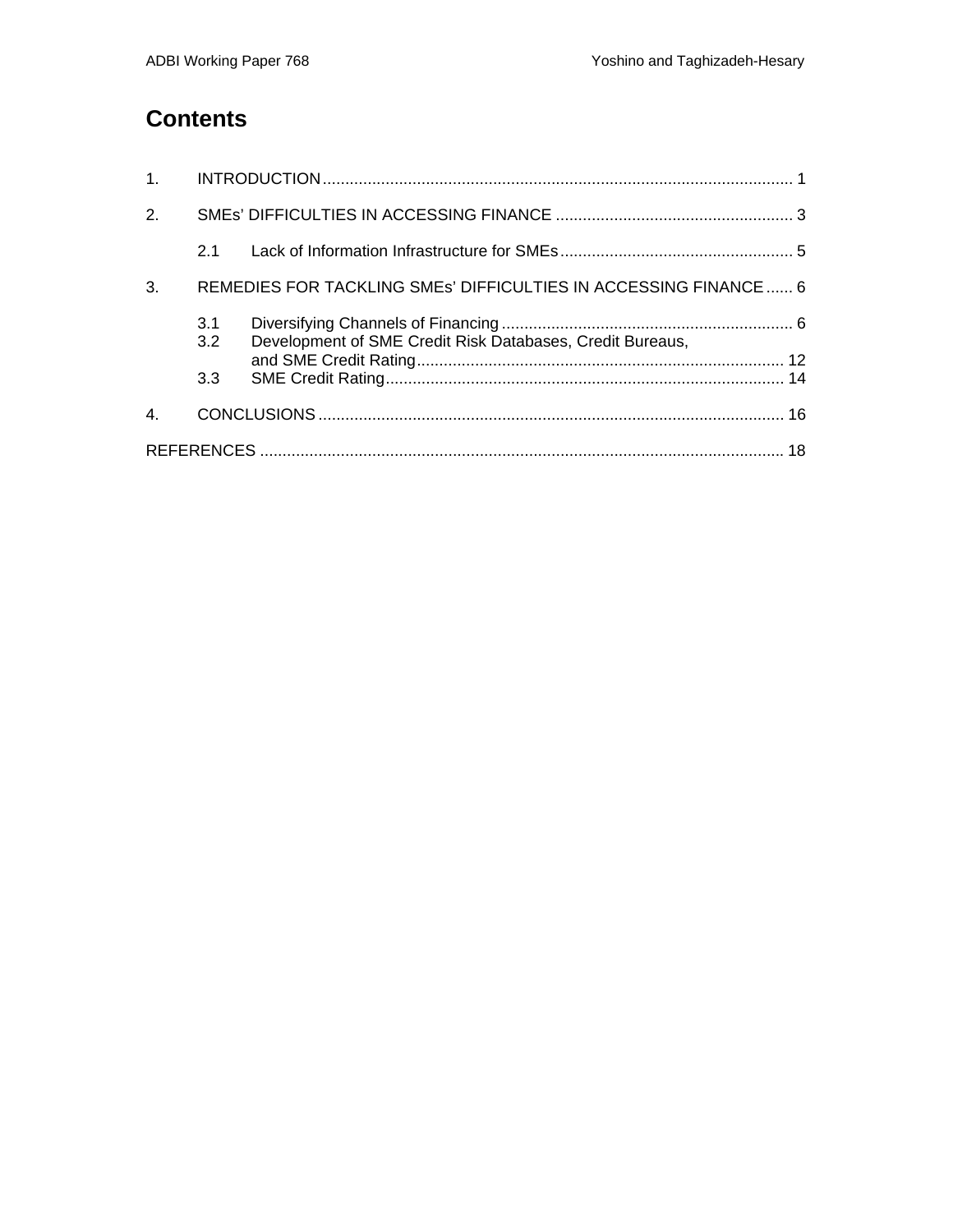$\overline{a}$ 

## **1. INTRODUCTION**

Asia has been continuously growing, and this growth has alleviated poverty and increased the number of middle-income countries in the region. However, the recent regional and global economic slowdown was caused by several factors, including the limited access of small and medium-sized enterprises (SMEs) to bank credit. It requires new and sustainable models to ease access of SMEs to finance and boost economic growth and job creation in the region.

A survey carried out by the Asian Development Bank (Asia SME Finance Monitor  $(ASM)$ ) on 20 countries from five ADB regions<sup>1</sup> shows that SMEs accounted for an average of 96% of all enterprises and 62% of the national labor forces across the ASM countries. These countries cover Central Asia, East Asia, South Asia, Southeast Asia, and the Pacific. Meanwhile, the latest data reveal that SMEs contributed an average of 42% of the gross domestic product (GDP) or manufacturing value added in ASM countries (ADB, 2015).

SMEs have continued to influence trade. The latest data show that SMEs in the People's Republic of China (PRC) and India accounted for more than 40% of total export values, followed by 26% in Thailand, 19% in the Republic of Korea, and 16% in Indonesia (ADB, 2015).

Definitions of SMEs differ between countries, not only as a common indicator, such as employment, but also in the types of indicators used. Along with employment, the other common criteria are assets or capital, and revenue, which may be defined as sales or turnover. Many economies set two criteria, one is employment and the other is assets or capital, and revenue. For example, manufacturing firms in Malaysia are considered SMEs if they have fewer than 200 workers or revenue of less than RM50 million (about \$12 million). There may also be different criteria for different sectors. The PRC has 15 sector definitions, Japan has 4, and Singapore has 1. To make matters even more complicated, government agencies within the same country may use different definitions. A ministry may use one definition while the national statistics office uses another, and a priority lending policy may adopt yet another (Vandenberg, Chantapacdepong, and Yoshino 2016).

Four indicators are commonly used to gauge the importance of SMEs. They specify the SME share of the total for (i) the number of enterprises, (ii) employment, (iii) domestic output, and (iv) exports. Not all economies compile data on all four indicators, with the first two being the most common. Tables 1 and 2 present recent available data on 14 Asian economies, including the region's three largest—the PRC, Japan, and India. The share of the total number of enterprises is the most consistently used indicator across countries, both in Asia and around the globe. The share for our Asian group is in the narrow range between 97% and over 99%. Both Bangladesh, which until recently was a low-income country, and the Republic of Korea, a high-income one, have shares of 99% or more (Vandenberg, Chantapacdepong, and Yoshino 2016).

<sup>1 (</sup>i) Kazakhstan, the Kyrgyz Republic, and Tajikistan in Central Asia; (ii) the People's Republic of China, the Republic of Korea, and Mongolia in East Asia; (iii) Bangladesh, India, and Sri Lanka in South Asia; (iv) Cambodia, Indonesia, Lao PDR, Malaysia, Myanmar, the Philippines, Thailand, and Viet Nam in Southeast Asia; and (v) Papua New Guinea, Fiji, and the Solomon Islands in the Pacific.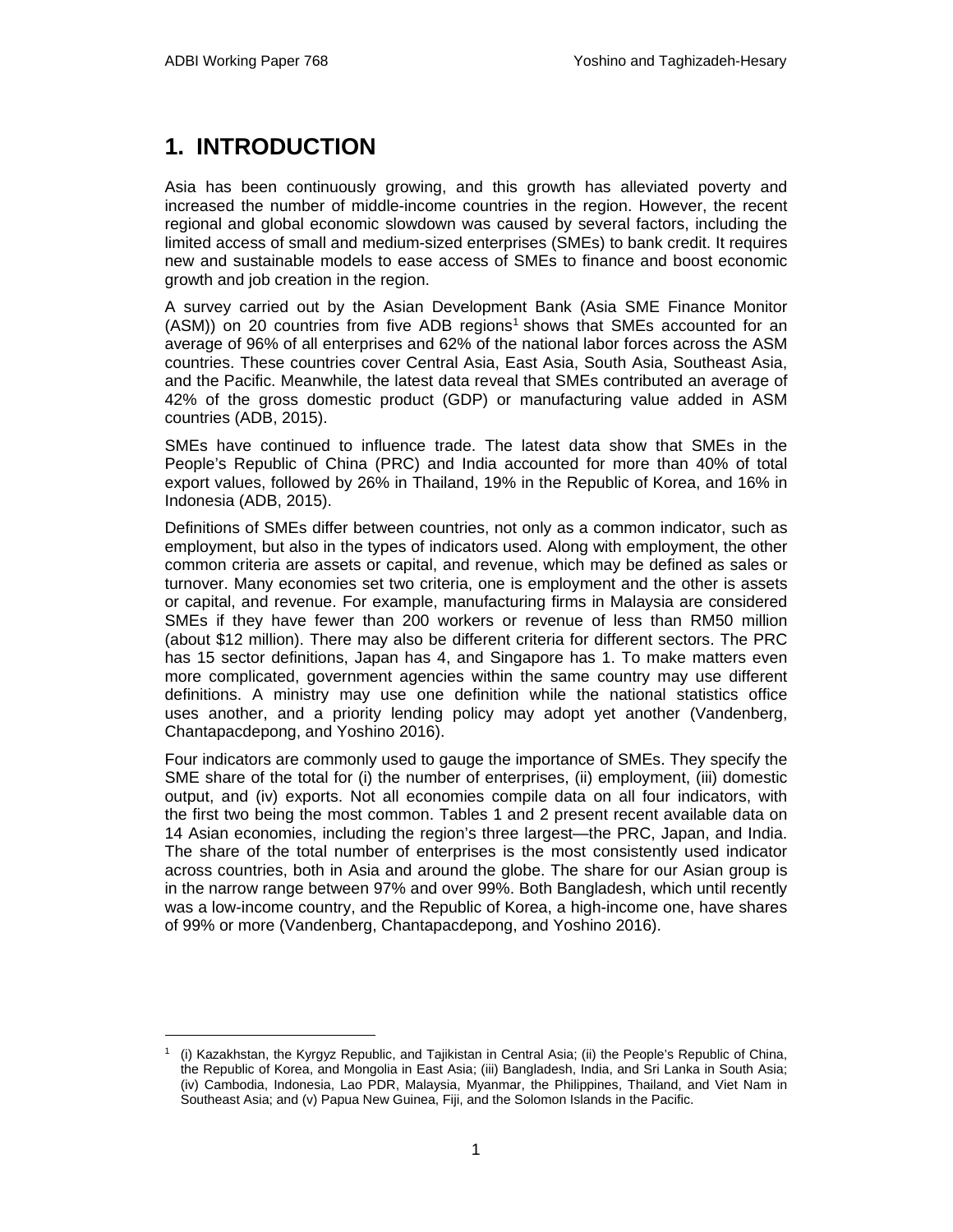|                            | <b>Share of All</b><br><b>Enterprises</b><br>$(\%)$ | Share of<br><b>Exports</b><br>$(\%)$ | Share of<br>Output<br>$(\% )$ | <b>Indicators</b><br>for Output | Data<br>Year*          |
|----------------------------|-----------------------------------------------------|--------------------------------------|-------------------------------|---------------------------------|------------------------|
| <b>High income</b>         |                                                     |                                      |                               |                                 |                        |
| Japan                      | 99.7                                                | $\cdots$                             | 43.7                          | Sales                           | 2012                   |
| Rep. of Korea              | 99.9                                                | 18.8                                 | 47.6                          | <b>MVA</b>                      | 2012                   |
| Singapore                  | 99.4                                                | .                                    | 45.0                          | <b>GDP</b>                      | 2012                   |
| <b>Upper middle income</b> |                                                     |                                      |                               |                                 |                        |
| <b>PRC</b>                 | 97.3                                                | 41.5                                 | 60.0                          | <b>GDP</b>                      | 2013.<br>2011,<br>2013 |
| Kazakhstan                 | 97.5                                                | $\cdots$                             | 26.0                          | <b>GDP</b>                      | 2014,<br>2013          |
| Malaysia                   | 97.3                                                | .                                    | 35.9                          | <b>GDP</b>                      | 2014                   |
| Philippines                | 99.6                                                | .                                    | 35.7                          | <b>GVA</b>                      | 2013.<br>2006          |
| Thailand                   | 99.7                                                | 26.3                                 | 39.6                          | <b>GDP</b>                      | 2014                   |
| Lower middle income        |                                                     |                                      |                               |                                 |                        |
| Bangladesh                 | 99.0                                                | $\cdots$                             | 25.0                          | <b>GDP</b>                      | 2013,<br>2014          |
| India                      | $\cdots$                                            | 42.4                                 | 37.5                          | <b>MVA</b>                      | 2013                   |
| Indonesia                  | 99.9                                                | 15.7                                 | 60.3                          | <b>GDP</b>                      | 2013                   |
| Sri Lanka                  | 99.5                                                | 20.0                                 | 30.0                          | <b>GDP</b>                      | 2013                   |
| Viet Nam                   | 97.7                                                | $\cdots$                             | $\cdots$                      |                                 | 2012                   |
| <b>Low Income</b>          |                                                     |                                      |                               |                                 |                        |
| Cambodia                   | 99.8                                                | .                                    | $\cdots$                      |                                 | 2014                   |

#### **Table 1: SME Share of Enterprises, Exports, and Output, Selected Asian Economies**

GDP = gross domestic product, GVA = gross value added, MVA = manufacturing value added, PRC = People's Republic of China, SME = small and medium-sized enterprise.

Note: For the PRC, the definition of SME used for the share of enterprises is those with fewer than 1,000 workers, and the share of exports refers to the share of industrial exports.

\* When more than one year is indicated, the first year refers to the share of the enterprises, the second refers to exports, and the third to output.

Source: Vandenberg, Chantapacdepong, and Yoshino (2016).

ASM results show that limited access to bank credit is a structural problem in the ASM region. Bank loans to SMEs made up averages of 11.6% of GDP and 18.7% of total bank lending in the region, with a decreasing trend of the latter since the 2008/09 global financial crisis. Comparing SME access to bank credit relative to the income level of the countries in which they operate, bank credit reaches out to a larger number of SMEs (with a relatively low ratio of nonperforming loans) as the country's economy becomes more advanced (ADB, 2015).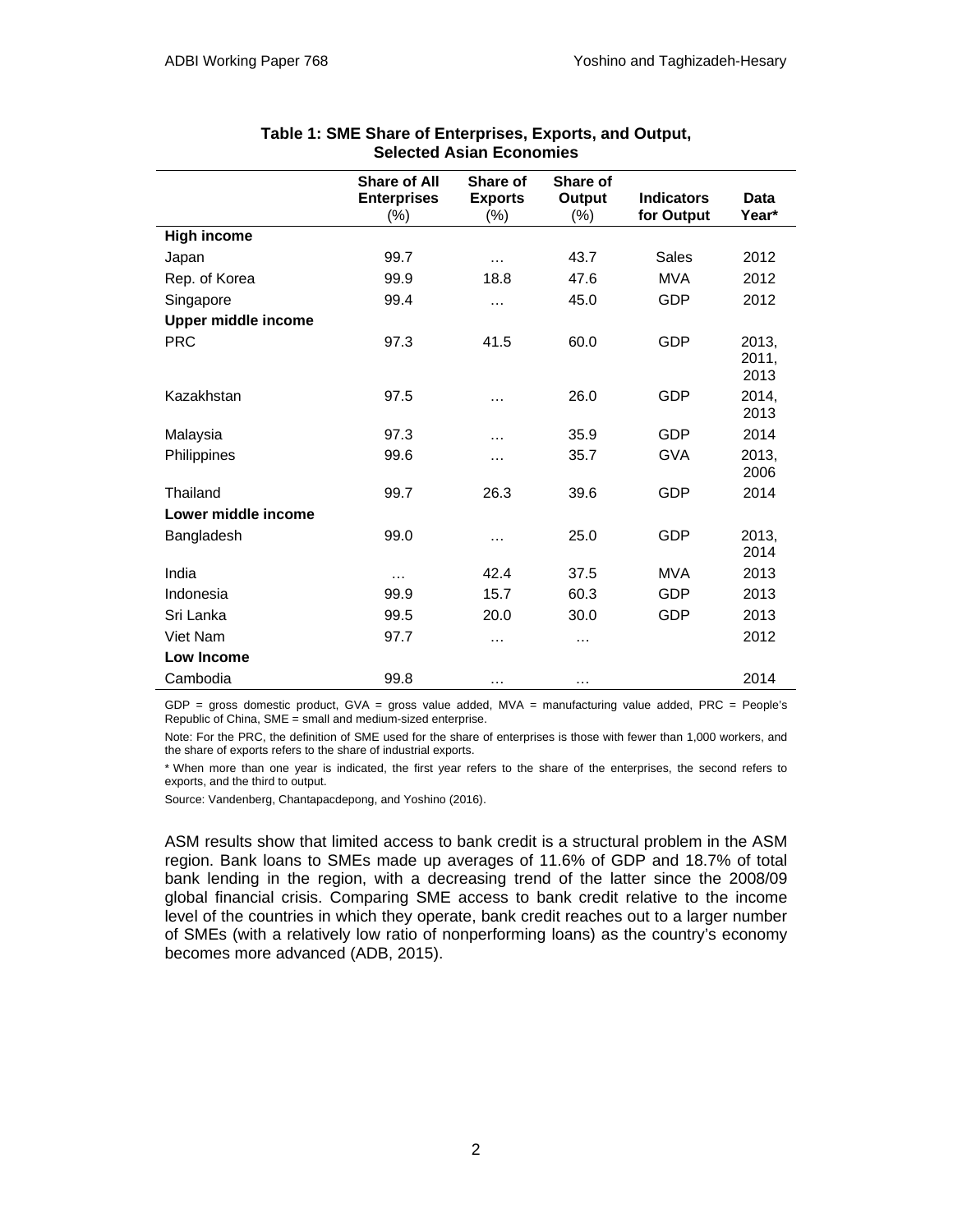|               | <b>SME Employment as a Share of:</b> | SME Share (%) | Year |
|---------------|--------------------------------------|---------------|------|
| Rep. of Korea | Enterprise employment                | 87.7          | 2012 |
| Thailand      | Enterprise employment                | 80.3          | 2014 |
| Bangladesh    | Nonagricultural employment           | 75.0          | 2014 |
| Cambodia      | Enterprise employment                | 71.8          | 2014 |
| Japan         | Enterprise employment                | 69.7          | 2012 |
| <b>PRC</b>    | Industry employment                  | 64.7          | 2011 |
| Philippines   | Enterprise employment                | 63.7          | 2013 |
| Singapore     | Total employment                     | 68.0          | 2012 |
| Malaysia      | Total employment                     | 65.0          | 2014 |
| Viet Nam      | Total employment                     | 46.8          | 2012 |
| Sri Lanka     | Total employment                     | 35.0          | 2013 |
| Kazakhstan    | Total employment                     | 32.1          | 2014 |

PRC = People's Republic of China, SME = small and medium-sized enterprise.

Note: For Bangladesh, the figure is 70%–80%; we have taken the average.

Source: Vandenberg, Chantapacdepong, and Yoshino (2016).

 $\overline{a}$ 

Recently, there have been some concerns about the impact of Basel III (an international regulatory framework for banks) on SME lending. There may be a negative effect on banks' lending attitudes toward SMEs in countries that have decided to introduce Basel III. These countries include the PRC, India, Indonesia, and the Republic of Korea<sup>2</sup> (ADB, 2015).

If SMEs, which are the backbone of the Asian economy find it difficult to access finance, this might endanger economic growth and employment in Asia, especially in developing Asian countries, which are more vulnerable. This suggests that further policy support for SME finance is needed in low-income and lower-middle-income Asian economies. In particular, financial infrastructure—such as a credit risk database and a credit guarantee corporation—needs to be developed. In addition, the establishment and development of SME specialized banks, and the introduction of community-based financing schemes such as hometown investment trust funds, are other required policies. These are the remedies that will be highlighted and defined in this paper by providing operational examples from developed and developing Asian economies in order to provide policy recommendations for the developing Asian economies, especially the lower-income countries.

## **2. SMEs' DIFFICULTIES IN ACCESSING FINANCE**

Almost 70% of the Indian, 80% of the Chinese, and 90% of Malaysian financial systems are bank loans (Yoshino and Taghizadeh-Hesary 2015). Asian economies are often characterized as having bank-dominated financial markets and their capital markets, in particular venture capital, are not well developed. This means banks are the main source of financing. Although the soundness of the banking system has improved significantly since the Asian crisis, banks have been cautious about lending to SMEs, even though such enterprises account for a large share of economic activity.

 $2$  Even Japanese SMEs have suffered from the implementation of the Basel capital accord, which limited their access to bank loans (Yoshino and Hirano 2011; Yoshino and Taghizadeh-Hesary 2016a).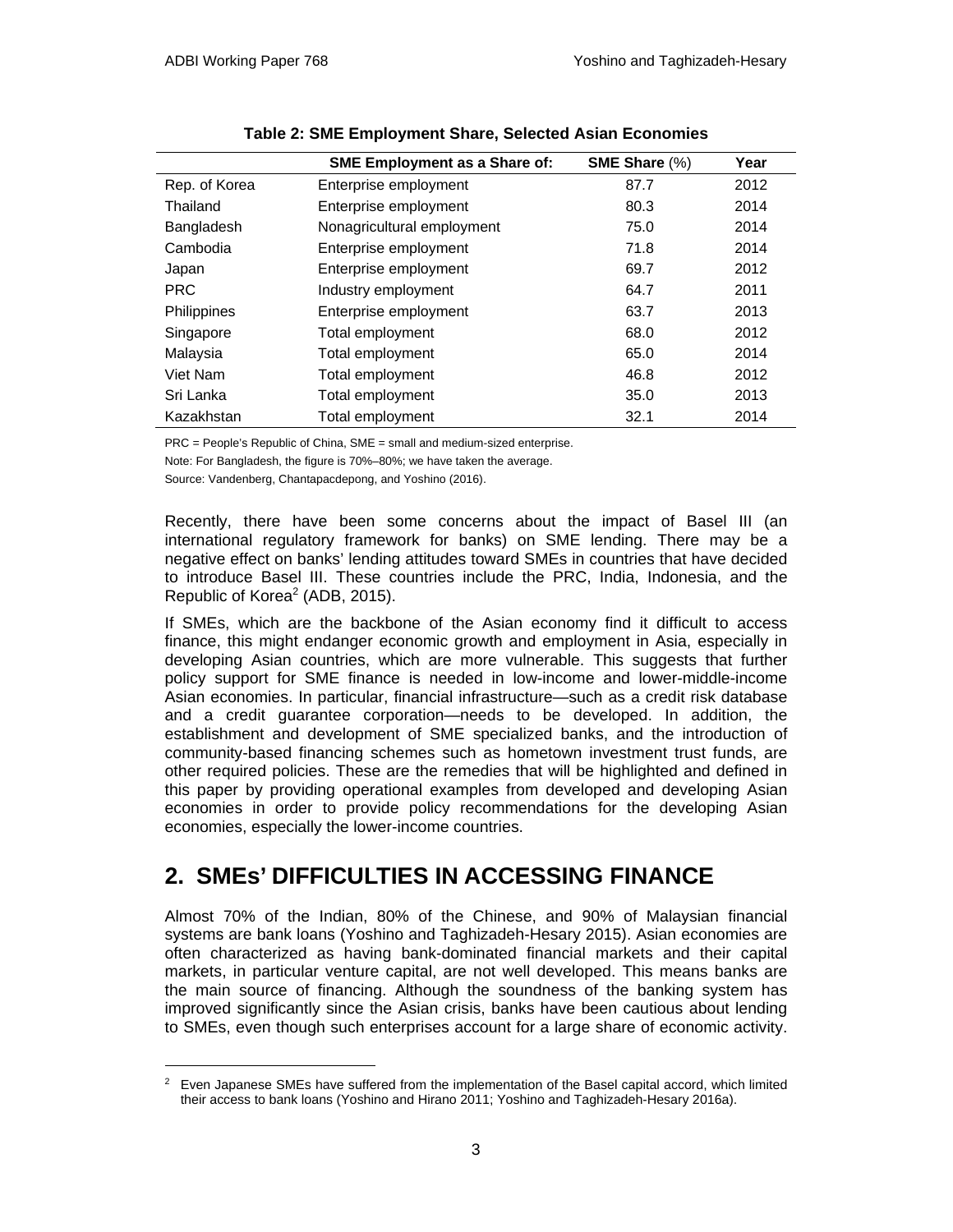$\overline{a}$ 

Start-up companies, in particular, are finding it increasingly difficult to borrow money from banks because of strict Basel capital requirements. Riskier SMEs also face difficulty in borrowing money from banks. It is difficult for banks to evaluate SMEs since they often do not have solid accounting systems. Many SMEs in Asia borrow money by paying high rates of interest or offering costly collateral. Many banks prefer to lend to large enterprises rather than SMEs. The reason for this is that for large enterprises the financial statements are clearer and audited.

Every quarter the Bank of Japan (BOJ) performs a survey called the *Tankan* in accordance with the Statistics Law (Law No. 53 of 2007), with the aim of providing an accurate picture of the business trends of enterprises in Japan, thereby contributing to the appropriate implementation of monetary policy. The BOJ provides survey forms to sample enterprises by mail or online. $3$  The survey is conducted quarterly, in March, June, September, and December. Survey results are released at the beginning of April, July, October, and mid-December in principle. One of the outputs of this survey is the comparison of the access to finance in small and medium-sized enterprises with that of large enterprises.

Figure 1, which is taken from the *Tankan* in December 2016 (BOJ, 2016), compares the lending attitude of financial institutions toward small and medium enterprises with that toward large enterprises. The thick line shows the large enterprises, the thin line is for small enterprises, and the dashed line exhibits the lending attitude of financial institutions toward medium-sized enterprises in Japan.

The value on the vertical axis shows the diffusion index (% points). If the value is higher, then the borrowing of enterprises from financial institutions is more accommodative, and if the vertical value is lower, it means borrowing is more difficult. It is clear, except for those periods when the economy was in crisis, that the borrowing situation for large enterprises compared to SMEs is more accommodative and SMEs have comparatively more difficulty in raising money.

In order to see the reality of access to finance for SMEs and to compare it with that of large enterprises and evaluate the money raising of enterprises in terms of economic trends and adopting the right policies, it is important for other Asian central banks to carry out surveys similar to the *Tankan* periodically.

In addition to the prevalent difficulties that SMEs have in fundraising from banks, more recently, the Basel capital accord made the environment more difficult. Basel III has adopted new rules—liquidity frameworks and leverage ratio frameworks—to strengthen the risk management of banks, as well as introducing strengthened capital requirements. These new measures may restrict banks in providing long-term credit for enterprises, and may limit financing options for SMEs, including the availability of trade finance (ADB, 2015).

<sup>&</sup>lt;sup>3</sup> The BOJ is obliged to keep confidential information obtained from respondents under strict security in accordance with the Statistics Law. The population of the survey consists of approximately 210,000 private enterprises (excluding financial institutions) in Japan with a capital of 20 million yen or more, based on the *Economic Census for Business Activity*, jointly conducted by the Ministry of Internal Affairs and Communications and by the Ministry of Economy, Trade and Industry in February 2012. Sample enterprises are selected from the population based on industry and size classifications to satisfy established criteria such as that of statistical accuracy.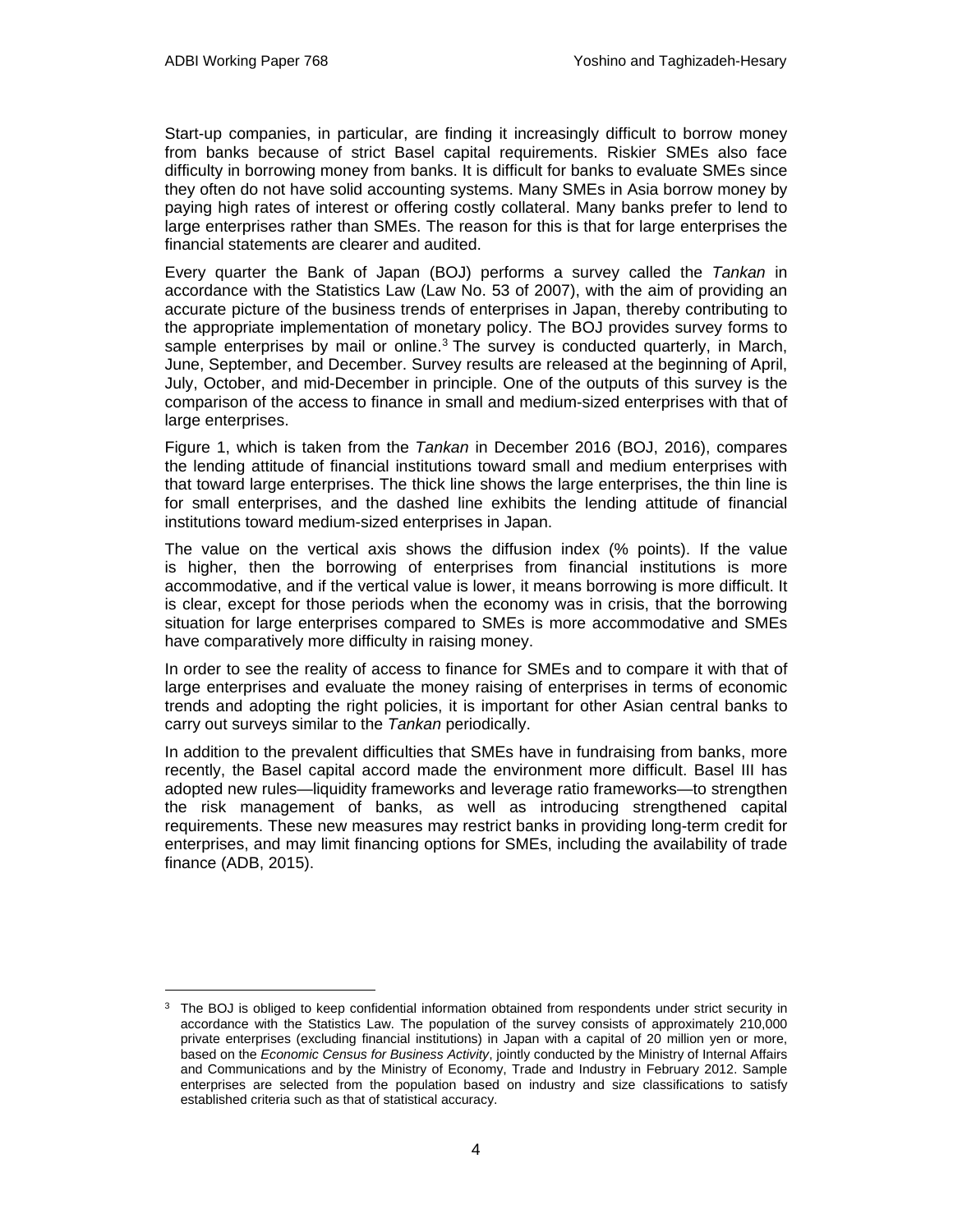

**Figure 1: Lending Attitude of Financial Institutions in Japan** 

 $CY =$  calendar year,  $DI =$  diffusion index.

Note: The diffusion index is a method of summarizing the common tendency of a group of statistical series.

Source: Bank of Japan (BOJ). 2016. *Tankan* Summary (December 2016). 171st Short-Term Economic Survey of Enterprises in Japan. Research and Statistics Department, Bank of Japan.

## **2.1 Lack of Information Infrastructure for SMEs**

There is an asymmetric information problem between suppliers and demanders of funds in general. Information infrastructures are necessary to remedy this problem. Many big enterprises list their shares on stock markets and issue securities in bond markets. Therefore, institutional information-sharing schemes of capital markets can facilitate access to a wide range of information needed to estimate the creditworthiness of big enterprises.

However, most SMEs have no connection with capital markets. Financial institutions can closely and continuously observe borrowers, but it is costly to do so for borrowers of small loans.

The lack of information infrastructure for SMEs exacerbates the information asymmetry problem.

In collateral-based lending, the provision of collateral is the simplest way for SMEs and financial institutions to reduce the risk premium in loan formulations. However, with the introduction of the Basel capital accord, many governments expanded policy-based finance for SMEs to mitigate the constraints on SME finance as an urgent countermeasure. In this situation, efficient and lower-cost credit risk evaluation tools were necessary for financing SMEs, especially for transaction-based lending. To address the serious credit constraints on SMEs after conforming to the Basel requirements for risk management, a comprehensive information infrastructure is needed. This soft infrastructure will be explained in Section 3.2 of this paper.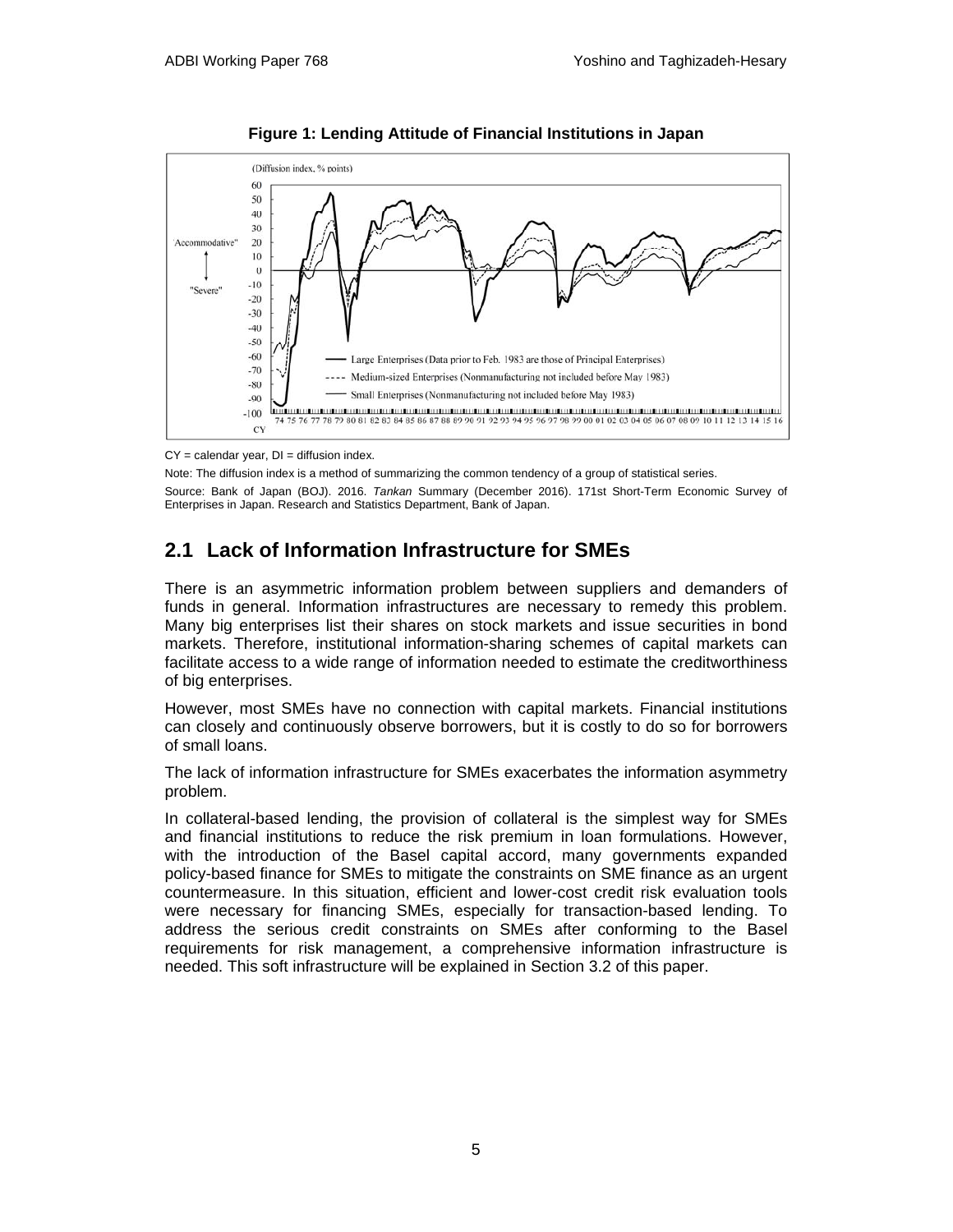## **3. REMEDIES FOR TACKLING SMEs' DIFFICULTIES IN ACCESSING FINANCE**

The previous section defined the challenges Asian SMEs face when raising money. In this section, we present some efficient remedies and the soft infrastructures required for easing SMEs' access to finance. These solutions have worked in some Asian countries and it is necessary to expand them to the rest of Asia.

## **3.1 Diversifying Channels of Financing**

In this section we present three different methods for easing SME financing: the development by governments of credit guarantee schemes, specialized banks for SMEs, and community-based financing schemes, e.g. hometown investment trust funds for financing risky SMEs and start-up businesses.

#### **3.1.1 Development of Credit Guarantee Schemes by Governments**

Owing to the significance of SMEs to Asian economies, it is important to find ways to provide them with stable finance. In order to remedy the undersupply of credit to SMEs, various government and donor initiatives have emerged in both developed and developing and emerging economies, including the so-called credit guarantee scheme (CGS). The public guarantee scheme is a tool aimed at reducing the gap between supply and demand in SME finance.

CGSs have been used for decades in many countries and in various forms as a way to increase the flow of funds into targeted sectors and groups. The purpose of the creation of such a scheme is to contribute to the flow of funding into sectors that have difficulty raising funds, including the SME sector. A CGS makes lending more attractive by absorbing or sharing the risks associated with lending to the targeted sector. Such schemes can also increase the amount of loan funds available to an enterprise beyond its own collateral limits, because the guarantee is a form of loan collateral. The guarantee manager can assume the additional role of loan assessor and monitor, which can improve the quality of the loans made (Zander, Miller, and Mhlanga 2013). However, guarantee funds have a cost, which is paid through the fees charged and/or subsidized by the government or by a third-party institution.

Many countries like Japan used to have a full credit guarantee scheme that covered 100% of the default cost incurred by borrowers in Japan (Uesugi, Sakai, and Yamashiro 2006). Recently the Japanese government revised the credit guarantee policy and implemented a partial credit guarantee (PCG) as the full guarantee had moral hazard. If the government covers 100% of the SMEs' default costs and absorbs the full risk, then lending institutions will not monitor and analyze the healthiness of the borrowers, because their risk is covered by the government. Thus it will increase the non-performing loans in the banking sector and reduce the productivity of the public reserves. Hence, a partial credit guarantee scheme may be the optimal case scenario.

A CGS consists of at least three parties: a borrower, a lender, and a guarantor. The borrower is often an SME or a micro-enterprise, seeking debt capital. This borrower typically approaches a private financial institution (bank) for a business loan. For reasons of asymmetry of information, the loan request will frequently be turned down by the private lender. This is where the guarantor comes into the picture. The guarantor (Credit Guarantee Corporation), usually a government or trade association, seeks to facilitate access to debt capital by providing lenders with the comfort of a guarantee for a substantial portion of the debt (Riding and Haines 2001).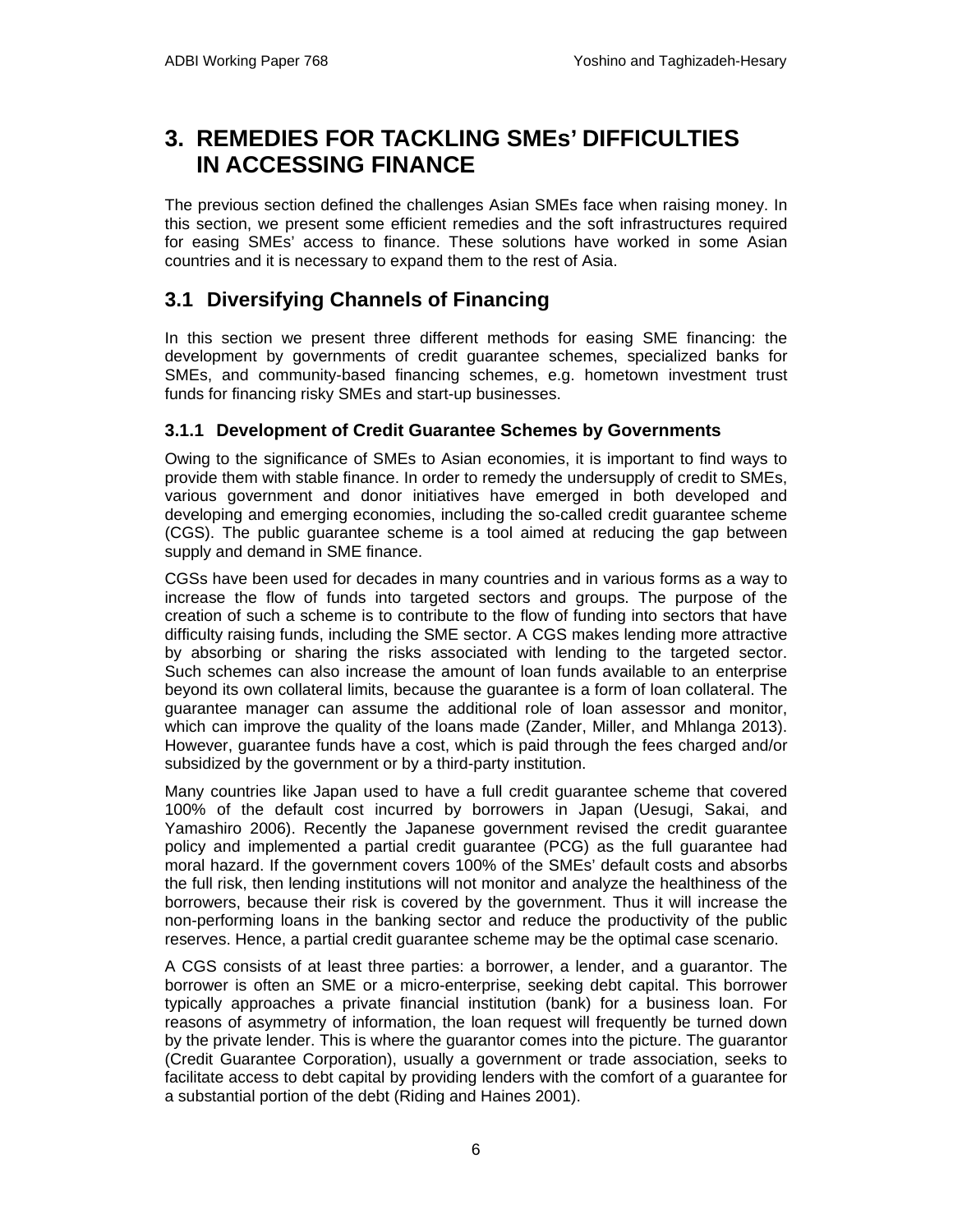

**Figure 2: Credit Guarantee Scheme (Japan)** 

As is clear in Figure 2, which is the example of Japan, CGC money comes from the national government (from the Ministry of Finance to the Ministry of Economy, Trade and Industry [METI]) and also from local governments. The national government provides direct subsidies to CGCs, and provides subsidies for compensation assets to the Japan Federation of Credit Guarantee Corporations (JFG), and the JFG provides them as compensation in the case of losses to CGCs. Also, the national government provides funds for credit insurance to the Japan Finance Corporation (JFC) and the JFC uses this budget to insure the contracts. On the other hand, local governments are also supporters of CGCs and provide contributions and loans to them. In Japan, in the fiscal year (FY) 2014, almost 3.852 million SMEs were operating, among which 36.6% or 1.412 million were guaranteed by CGSs. There are 51 CGCs in Japan, one for each prefecture and one in each of the cities of Nagoya, Yokohama, Kawasaki, and Gifu. At the end of FY2014, their total liabilities stood at approximately 27.7 trillion yen (JFG, 2015).

Note: The above figure is reproduced by the authors. Source: Japan Federation of Credit Guarantee Corporations (JFG 2014).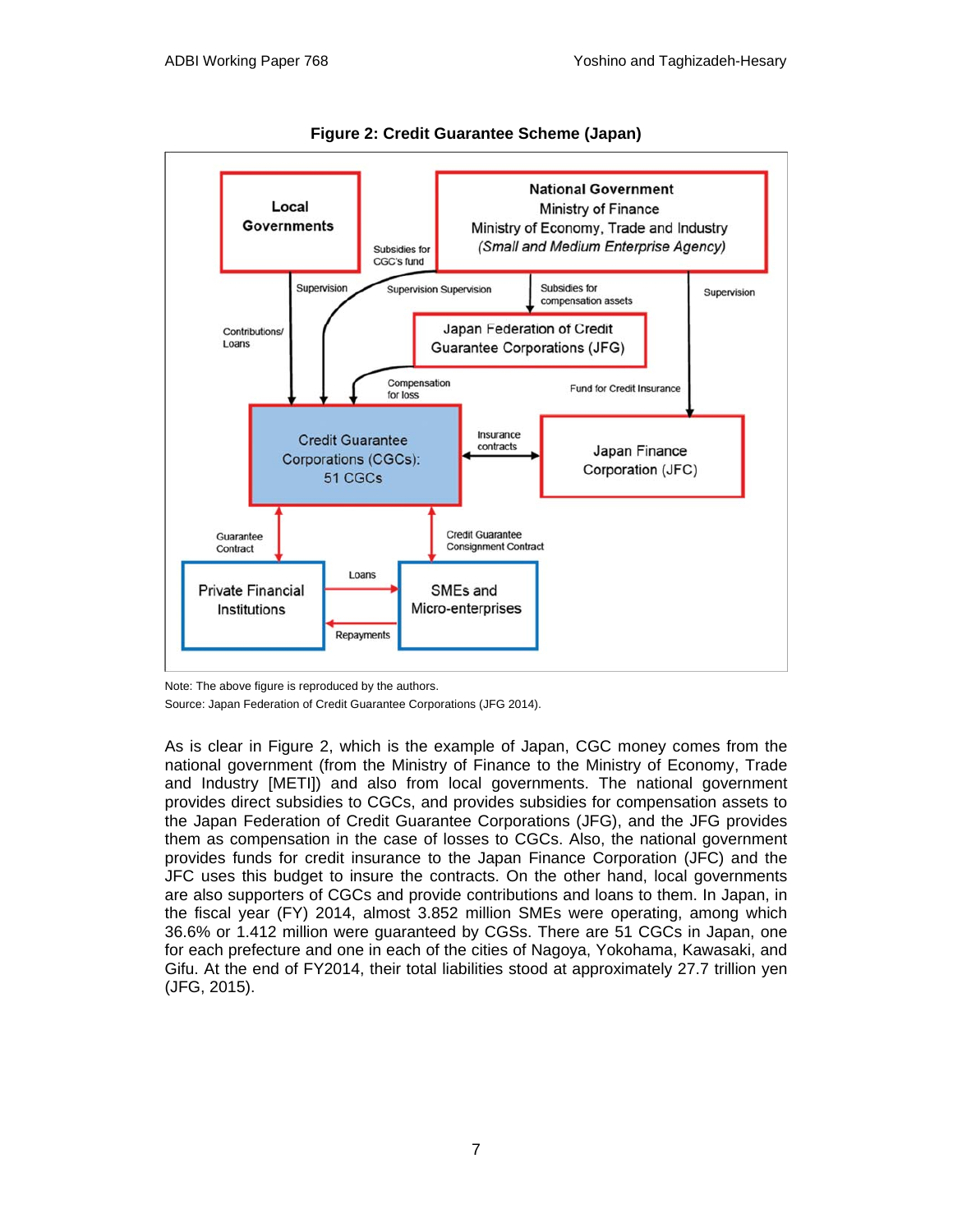CGSs make banks' lending to SMEs easy, because in the case of an SME defaulting, the credit guarantee corporation will cover a certain percentage of the lenders' losses. For example, if a credit guarantee corporation puts up 80% as the guarantee ratio, it means that when an SME goes into bankruptcy, banks can recover 80% of their loans. If there is no credit guarantee system and if an SME goes into bankruptcy, then the banks lose everything. In Japan, after the tsunami and earthquake disaster at Fukushima in March 2011, the government decided to make credit guarantee ratios 100% (full guarantee), because it became much more difficult for many SMEs to borrow money from banks. However, a full guarantee by a credit guarantee corporation creates a moral hazard problem for banks. In the case of a full guarantee, if an SME goes into bankruptcy, all the money will be recovered for the banks, therefore banks do not monitor carefully the quality of business of the SMEs: Whether the SMEs are sound or not, banks are willing to lend money. Before the Japanese government decided to create a full credit guarantee, this ratio was 80%, which is called a "partial credit guarantee." More recently, since the majority of the losses of SMEs after the Fukushima disaster were recovered, the government reduced the credit guarantee ratio again. And now the question is: What credit guarantee ratio will be desired?

The Japanese credit guarantee system provides the same guarantee coverage ratio (80%) to all banks for their lending to SMEs regardless of the creditworthiness of the banks. However, the optimal case would be differentiating banks based on their creditworthiness, and those banks that show a healthier status receive a higher guarantee ratio and riskier banks that have accumulated nonperforming loans receive a lower guarantee, so that it is an incentive for them to improve their creditworthiness. Yoshino and Taghizadeh-Hesary (2016b) developed a model for calculating the optimal credit guarantee ratio. They found that the optimal credit guarantee ratio should be applicable to each bank, or to each group of banks, based on their financial soundness. Sound banks should receive a higher guarantee ratio from the government, and less healthy banks should receive a lower guarantee to avoid a moral hazard problem. Moreover, this rate should vary based on economic conditions. Governments should lower the guarantee ratio in good economic conditions where the default risk of SME loans is reduced, and raise it in bad economic conditions to protect SME financing and economic growth.

In Asia, credit guarantee schemes have been relatively widely established. India launched the Credit Guarantee Fund Scheme for Micro and Small Enterprises in 2000 as a partial guarantee scheme; it covers 75% of the credit applied force (statistics and information in this paragraph from ADB, 2015). Indonesia started a public credit guarantee scheme for MSMEs—People's Business Credit (KUR)—in 2007; it guarantees 70%–80% of the credit applied. Kazakhstan has a partial credit guarantee scheme for SMEs (up to 70%) under the Damu Entrepreneurship Development Fund. The Republic of Korea provides credit guarantees for SMEs mainly through two credit guarantee institutions: the Korea Credit Guarantee Fund (KODIT) and the Korea Technology Finance Corporation (KOTEC). In Malaysia, the Credit Guarantee Corporation provides guarantees for SMEs. In Papua New Guinea, a regional bank (Bank of South Pacific) provides partial credit guarantees for SMEs (50% of the credit applied). The Philippines has two credit guarantee programs for MSMEs: the partial guarantee scheme provided by the Small Business Corporation (70% of the credit applied) and the Credit Surety Fund Program under the central bank. In the Solomon Islands, the central bank provides a credit guarantee scheme for SMEs called the Small Business Finance Scheme, covering 90% of the credit applied. The central bank in Sri Lanka also provides credit guarantee schemes for SMEs as well as several credit lines. Thailand developed the portfolio guarantee scheme for SMEs in 2009 as part of the Thai economic stimulus measures against the global financial crisis. Viet Nam has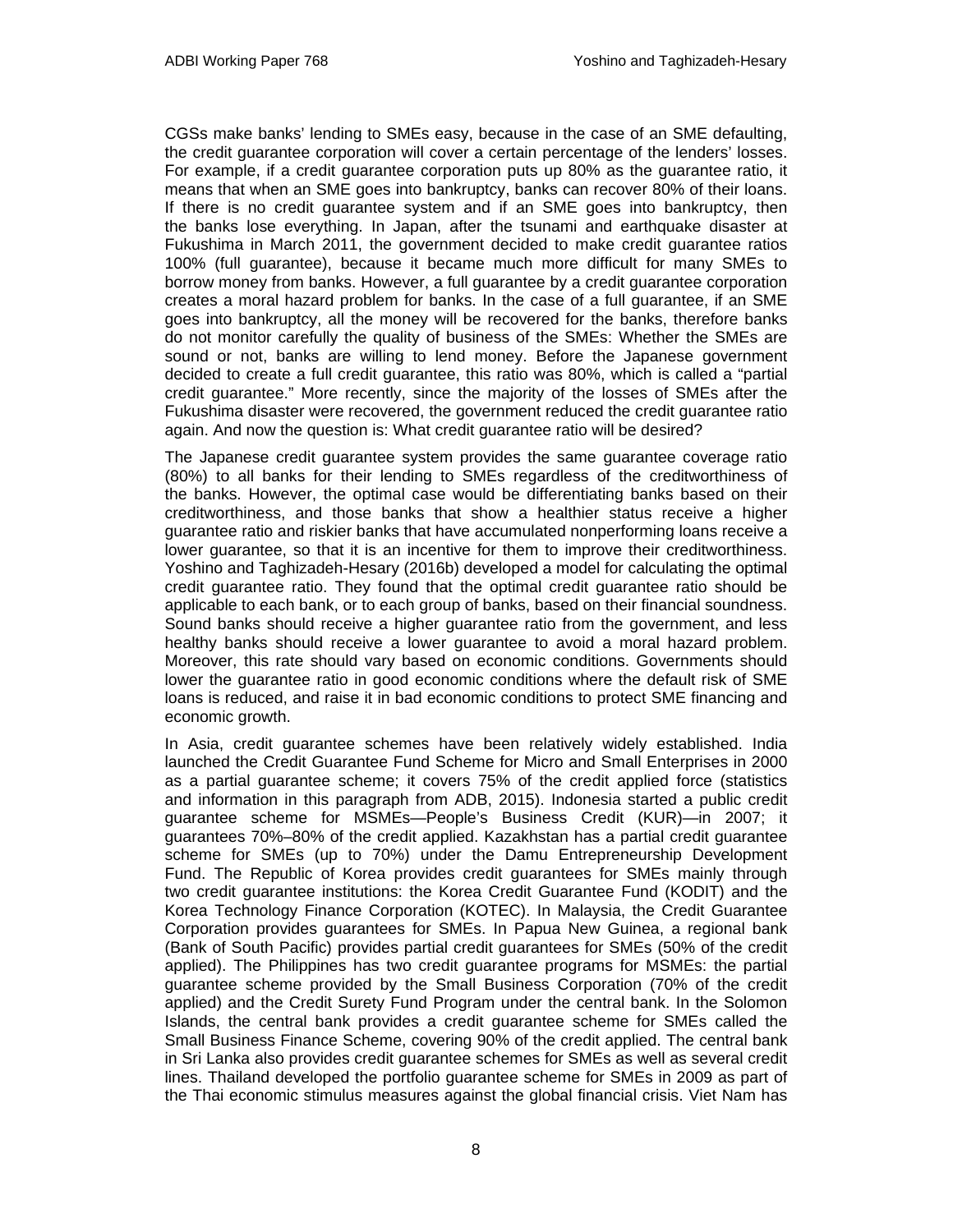two channels of credit guarantees, although they do not directly target SMEs: the credit guarantee fund operated by the Vietnam Development Bank (85% partial guarantees) and the local credit guarantee funds operated by provincial authorities under the supervision of the Ministry of Finance.

#### **3.1.2 Specialized Banks for SME Financing (SME Bank)**

In Japan there is a good example of specialized private banks for SME financing, called "Shinkin banks." Shinkin banks are deposit-taking cooperative banks that specialize in financing SMEs within a region. Just like city banks and regional banks, Shinkin banks are protected by deposit insurance and subject to capital adequacy requirements and other banking regulations and supervisions.

Unlike city banks or regional banks, however, Shinkin banks provide loans mainly to member SMEs who capitalize the Shinkin banks. They can make loans to nonmember SMEs, but they have to restrict the share of the loans to nonmember SMEs to 20%. On the other hand, they can accept deposits from anyone.

Shinkin banks are regional financial institutions in the sense that they can provide loans only to SMEs that operate within the same region as the Shinkin banks. Shinkin banks are generally smaller than city banks and tier-1 and tier-2 regional banks and larger than credit cooperatives (*shinyokumiai*). Shinkin banks played a significant role in the development of SMEs in different regions and in achieving comprehensive growth throughout Japan (Hosono, Sakai, and Tsuru, 2006). Shinkin banks provide 14.7% of total loans to SMEs, having a total of ¥128 trillion (equivalent to \$1,244 billion) in funds (SCB 2015).

In the Republic of Korea, since the establishment of the Industrial Bank of Korea (IBK) on 1 August 1961, acting as the SME bank of the country has constantly expanded the corporate lending bases, especially to SMEs, and the number of clients reached 1.2 million corporates as of 14 December 2015. The IBK retained the leadership role in financing competitive SMEs in financial distress over the past year.

In 2015 alone, the IBK extended new loans worth KRW 10.3 trillion, claiming 20% of the annual KRW 52.8 trillion net increase in SME loans extended by all banks in the Republic of Korea. The IBK's SME loan balance stood at KRW 126.1 trillion in 2015 and accounted for 77.3% of the bank's KRW 163.2 trillion total loan balance by the end of the year. Claiming 22.34% of the SME loan balance market share, this makes the IBK the sole financial institution in the Republic of Korea with a market share of 20% or greater for SMEs. As a policy bank that specializes in SME lending, the IBK contributed to upholding the government's finance policy to help lift the nation's economy out of its current quagmire and to stimulate the Republic of Korea's creative economy by rolling out various new products aimed specifically at financing SMEs, especially startups in 2015.<sup>4</sup> As of the end of March 2017, the shareholder status of the IBK was: Ministry of Strategy and Finance (50.9%), Korean Development Bank (8.7%), the Export-Import Bank of Korea (2.3%), Foreigners (16%), Others (22.1%).5

l

<sup>4</sup> http://eng.ibk.co.kr/lang/en/au/corporateBanking.jsp (accessed 09 July 2017)

<sup>5</sup> http://eng.ibk.co.kr/lang/en/ir/shareholderStatus.jsp (accessed 09 July 2017)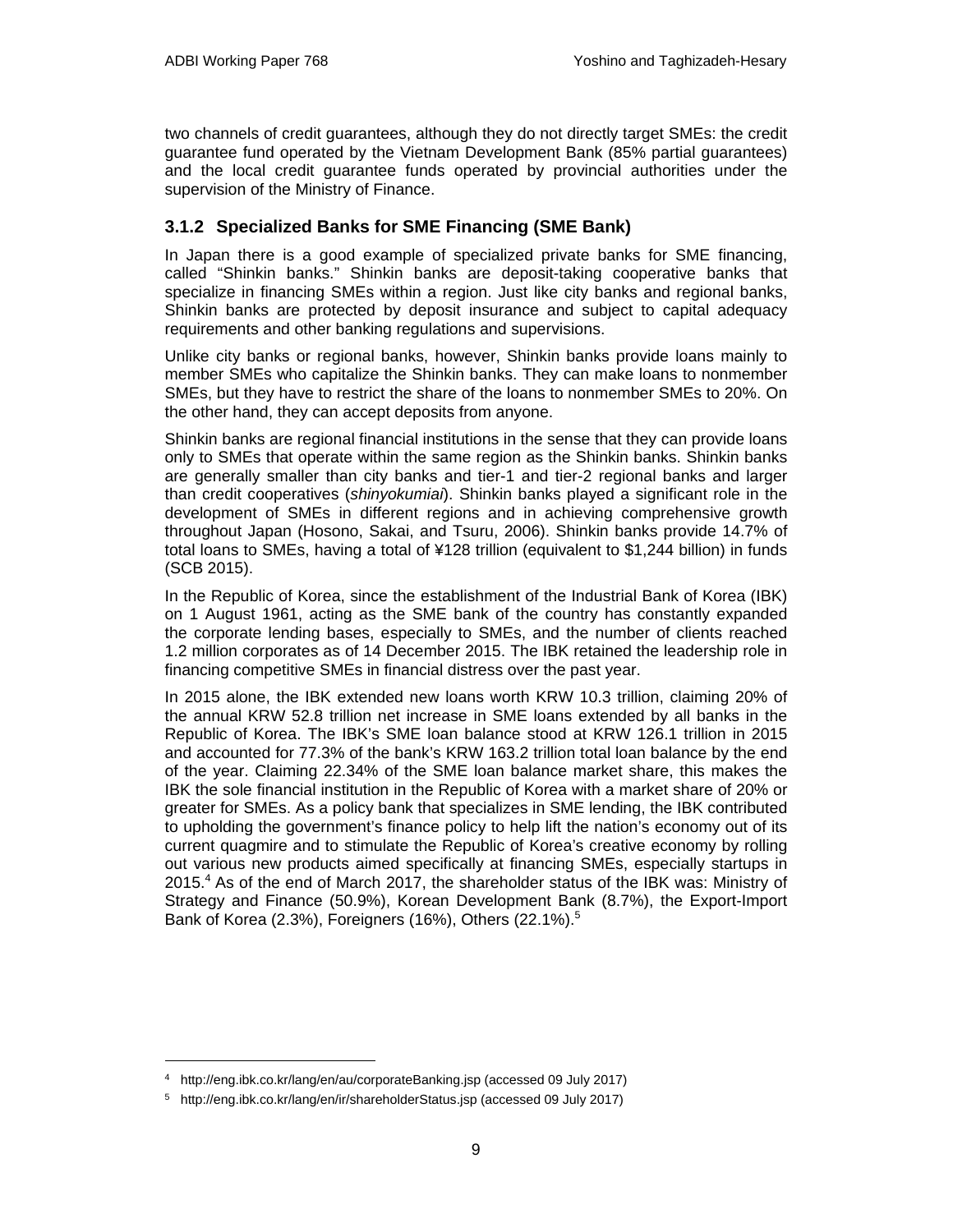#### **3.1.3 Development of Hometown Investment Trust Funds for Risky SMEs**

Given that Asian financial systems are dominated by banks, the creation of communitybased funds (or hometown investment trust funds) $6$  to promote lending to start-up companies and riskier borrowers, such as SMEs, would help to maintain the soundness of the banking sector, as banks would not be exposed to the risks that lending to such companies inevitably poses. Selling those community trust funds through branch offices of regional banks, post offices, credit associations, and large banks would increase funding sources for start-up companies and riskier borrowers (Figure 3).

Such trust funds would not be guaranteed by a deposit insurance corporation and the associated risks would be borne by investors. The terms of a trust fund would have to be fully explained to investors, such as where their funds would be invested and what the risks associated with the investment would be, in order to strengthen potential investors' confidence and help expand the trust fund market (Yoshino 2013).



**Figure 3: Utilizing HIT Funds for Investing in Riskier SMEs and Startups** 

 $\overline{a}$ 

Although the government does not guarantee these funds, without government supervision and regulations there might be several cases of fraud. In Japan's Financial Services Agency (FSA), the supervisor and regulator of the financial system regulates and supervises the Internet companies that provide a micro-investment platform for the introduction and investment matchmaking of HIT funds. Project owners can access these Internet companies, who will perform some sort of due diligence about the background of the project owner, the quality of products and expected return, and will carry out the project assessment. Then, once it is approved, they will introduce the project and the amount of required investment, the bid amount, and the recruitment period on their website. The FSA monitors and supervises the activities of these micro-investment Internet companies, of which there are currently seven in Japan, and these companies have a direct relationship with the project owners. These companies have significant roles in ensuring the transparency of this HIT fund scheme.

HIT fund: Hometown investment trust funds.

Source: Yoshino and Taghizadeh-Hesary (2014a).

<sup>6</sup> Hometown investment trust funds emerged in Japan during the current decade and were initiated by Dr. Naoyuki Yoshino (Yoshino, 2013), and now have been adopted as a national strategy in Japan (Yoshino and Taghizadeh-Hesary 2014b).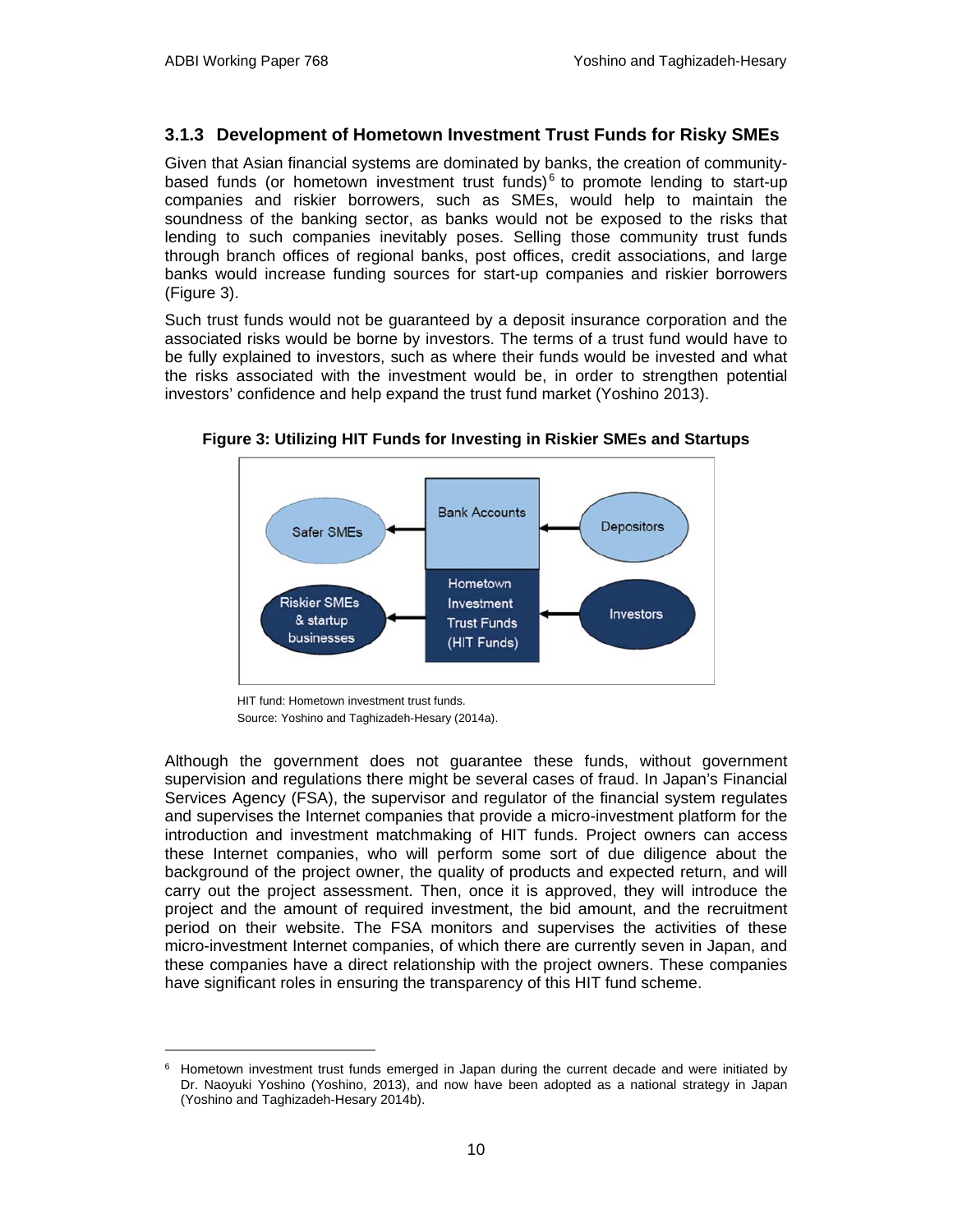There are examples of both successful and failed funds. Project assessors play a key role in evaluating each project to limit the number of nonperforming investments and losses by investors. Some of the funds set up in Japan are regarded as charities, with some investors viewing them as a way to invest in their region to support new business ventures.

Such new ventures pose a problem for banks, as although some will have high expected rates of return, the high risks involved make it difficult for banks to finance them. However, if the projects are financed by hometown investment trust funds rather than by deposits transformed into bank loans, they will not create nonperforming loans for banks. Banks can still benefit and compete with each other by selling the trust funds through their branch offices, although it has to be made clear that an investment in those funds is not guaranteed. If a bank sells successful hometown investment trust funds, it will be able to attract more investors, but on the other hand, if it sells loss-making funds, it will lose investors in the future. Competition will improve the quality of projects and enhance the risk-adjusted returns for investors.

A hometown investment trust fund has three main advantages. First, it contributes to financial market stability by lowering information asymmetry. Individual households and firms have direct access to information about the borrowing firms, mainly SMEs, that they lend to. Second, it is a stable source of risk capital. The fund is project driven. Firms and households decide to invest by getting to know the borrowers and their projects. In this way, the fund distributes risk, but not so that it renders risk intractable, which has been the problem with the "originate and distribute" model. Third, it contributes to economic recovery by connecting firms and households with SMEs that are worthy of their support. It also creates employment opportunities at the SMEs as well as for the pool of retirees from financial institutions who can help assess the projects (Yoshino 2013; Yoshino and Taghizadeh-Hesary 2014b).

The main differences between the hometown investment trust funds and conventional crowdfunding or venture capital is the "warm feeling" that is behind the hometown investment trust funds (HITs), because investors sympathize with the company/project owners and their efforts and are not solely seeking profit, while in crowdfunding and venture capital the investors are solely seeking financial profit.

Examples of such funds in Japan include wind power generators and musicians' funds. In the first example, to construct 20 wind power generators, private-public partnerships were launched and local residents invested \$1,000–5,000 in a fund. They receive dividends every year through the sales of electricity by each wind power generator that they invested in. Musicians' funds gather many small investors buying units for \$150–500. If the musicians become successful and their DVDs sell well, the sales will generate a high rate of return for the fund.

In recent years, there have been several successful cases of HIT funds in Japan. For example, the Fukushima Daiichi nuclear disaster, which was an energy accident initiated primarily by the tsunami following the Tohoku earthquake on 11 March 2011, resulted in nuclear power plants shutting down across the whole of Japan due to government disapproval because of a lack of safety. After this disaster happened, in the region that suffered and also in other parts of Japan, people who were opposed to the use of nuclear power supported the use of renewable energy, especially wind power and solar power. However, renewable energy projects are costly and require private sector investments, and banks are reluctant to finance many of these projects as they are considered risky projects from the point of view of most banks. Hence local communities created local funds and collected money in each region in order to collect sufficient capital for the establishment of wind power generators and solar power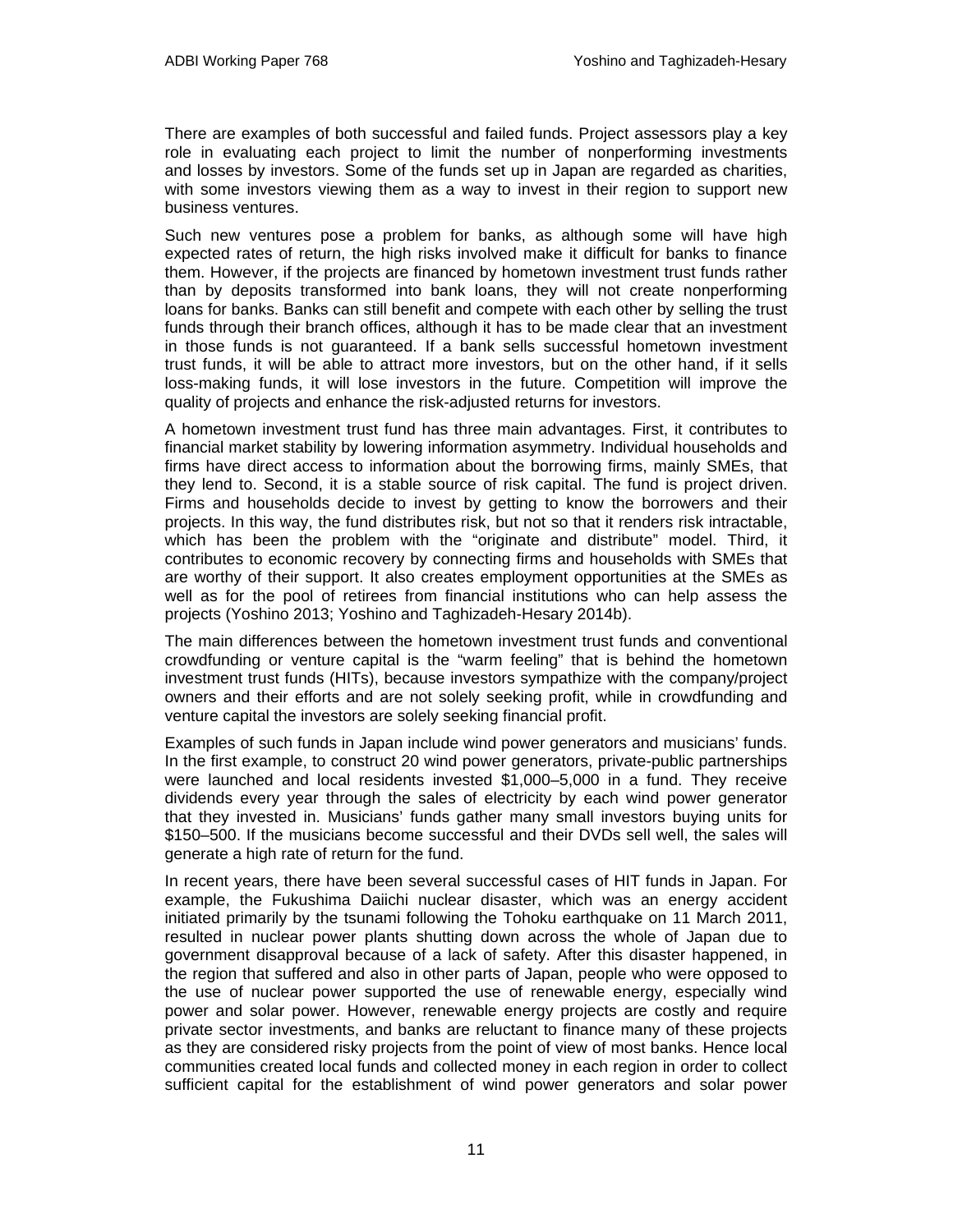$\overline{a}$ 

panels on the roofs of houses, and several projects were started by this framework in the Nagano prefecture, the Hokkaido prefecture and so on, which are examples of HITs. Several solar and wind power projects started to generate electricity, hometown residents used the electricity, and the spillover was sold to the power companies in order to make profit and pay dividends to the investors.

There are many cases that demonstrate the aforementioned "warm feeling," e.g. to construct a wind power generator in Japan, almost 2 million US\$ (approx.) was required, and 249 people from a hometown or those who sympathized with that region or with this specific project from all over Japan donated to or invested in this fund, and the users of the electricity of this wind power generator agreed to purchase the generated electricity at a 5% higher cost in order to help make this project feasible. The Music Securities company,<sup>7</sup> which is an Internet company that provides a microinvestment platform for absorbing investments for projects through HITs and is one of the seven companies to whom the FSA of Japan issued an operating license, through about 40 HIT funds, raised 1.08 billion yen for earthquake reconstruction efforts and replacing renewable energy.

The second difference between HIT funds and conventional crowdfunding and venture capital is that the investors are eager to receive the products or services that the project generates, e.g. electricity, agricultural products, fish, etc. However, in two other cases, the return is only in the form of liquid profit.

The third and last difference is the "transparency" that exists in HIT funds; in fact, the basis and nature of HIT funds is transparency. The Internet micro-investment companies make the project information, the background of the project owner, the results of project assessment, and other information concerning the project completely transparent for the investors.

### **3.2 Development of SME Credit Risk Databases, Credit Bureaus, and SME Credit Rating**

Given the importance of SMEs to many dimensions of Asian economic activity, further efforts are needed to offer them access to finance. Their financial and nonfinancial accounts are often difficult to assess, but the Credit Risk Database (CRD) in Japan shows how SMEs can be rated based on financial and nonfinancial data. The CRD includes a huge amount of data that can be used to rate SMEs through statistical analysis.

#### **3.2.1 Credit Risk Database (CRD) (Japanese Experience)**

The CRD Association was established in 2001 as an initiative of the Japanese Ministry of Economy, Trade and Industry and the Small and Medium Enterprise Agency. Its aim was to facilitate fundraising for SMEs and to improve their operational efficiency. The association's membership increased from 73 institutions at the end of March 2002 to 181 by 1 April 2016 (Kuwahara et al. 2016).

<sup>7</sup> The Music Securities micro-investment platform, which allows users to invest in local regions or industries through HITs in Japan.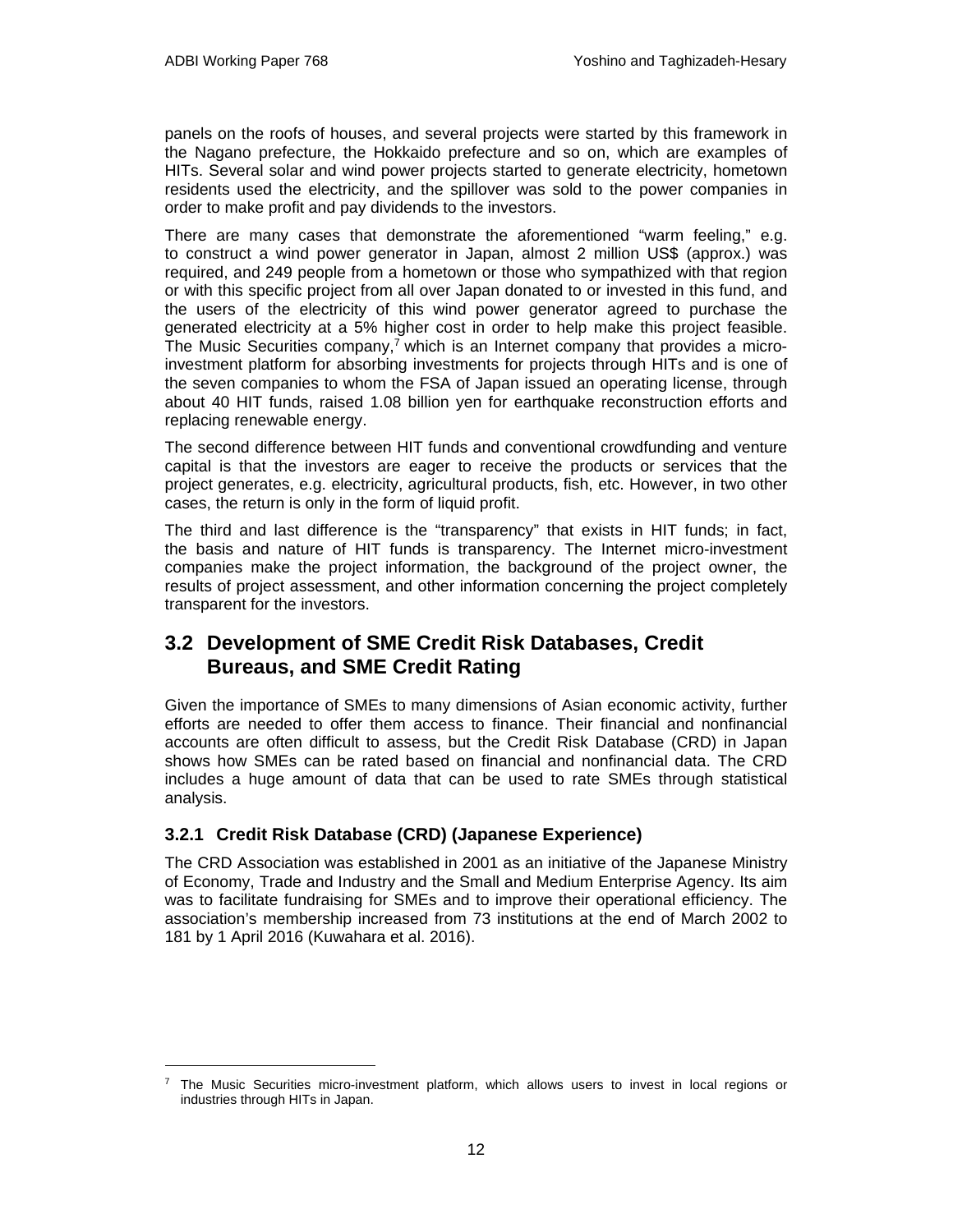The CRD covers SMEs exclusively (Figure 4). As of 31 March 2015 it included 2,210,000 incorporated SMEs and 1,099,000 sole-proprietor SMEs, and it is by far the largest SME database in Japan. The database for enterprises in default covered 500,000 incorporated and sole-proprietor SMEs (Yoshino and Taghizadeh-Hesary 2014c). The CRD Association receives active support from both the private and public sectors, which has contributed to its success. For example, the Small and Medium Enterprise Agency nominates representatives of the CRD Association for government councils, which gives the association an opportunity to promote its activities and increase its membership. Credit guarantee corporations and private financial institutions use the CRD when they create a joint guarantee scheme.<sup>8</sup> Before the CRD was formally established, the government invested ¥1.3 billion from supplementary budgets for the fiscal years 1999 and 2000 to finance the setting up of the CRD's computer system and other operational costs. The association provides sample data and statistical information, as well as scoring services.



**Figure 4: Credit Risk Database of Small and Medium-Sized Enterprises** 

CRD = Credit Risk Database; SME = small and medium-sized enterprise.

Note: Numbers of financial institutions are as of 1 April 2016. Number of SMEs shows all SMEs in Japan at the end of FY2014.

Source: Authors, CRD website,<sup>9</sup> source of number of SMEs: (JFG, 2015).

Member financial institutions use scoring models to evaluate creditworthiness, check the validity of internal rating systems, and align loan pricing with credit risk. In addition, the CRD Association provides consulting services to support the management of SMEs on the assumption that if SMEs are better managed, this will reduce the credit risk for member financial institutions and strengthen SME business operations. Consulting services have also been offered to member financial institutions to help them promote the implementation of Basel III.

l

<sup>&</sup>lt;sup>8</sup> A credit guarantee system would make it easier for banks to lend money to SMEs. For example, in the case of an SME defaulting, a percentage of the losses would be met by the credit guarantee corporation, which is a governmental organization. For example, assuming a credit guarantee corporation sets 80% as the guarantee ratio, if an SME went into bankruptcy, a bank could recover 80% of its loan. If there were no credit guarantee system in place and an SME went into bankruptcy, the bank would lose its entire loan. Arráiz, Meléndez, and Stucchi (2014) have provided a framework for a partial credit guarantee system.

<sup>9</sup> http://www.crd-office.net/CRD/en/index.html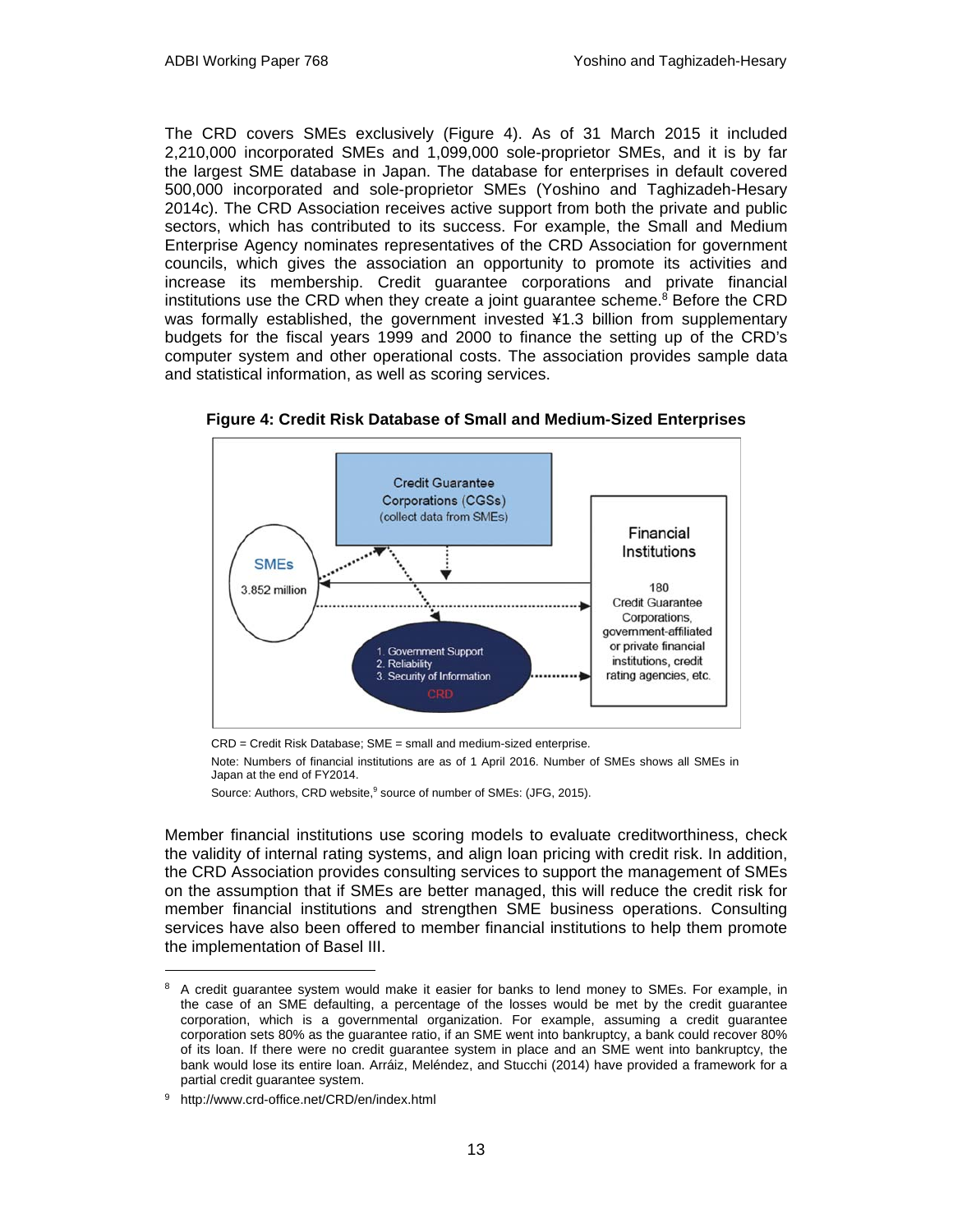If such systems could be established in other parts of Asia to accumulate and analyze credit risk data, and to measure each SME's credit risk accurately, SMEs would not only be able to raise funds from the banking sector, they could also gain access to the debt market by securitizing their claims.

#### **3.2.1 National Credit Bureau (Thai experience)**

The National Credit Bureau (NCB) is well-known among debtors, businessmen, and SMEs in Thailand as the organization that collects and processes the credit information of the clients of financial institutions. However, not many people know exactly what the responsibilities and duties of the NCB are. Some people believe that the credit bureau can place people on a blacklist, or that it sells credit information to telesales businesses, and most people believe that the credit bureau is responsible for credit rejections.

The NCB was established in 1998 under a policy by the Thai government. The government realized that a significant cause of the economic crisis in Thailand was that the country's financial sector did not have an organization to collect credit information thoroughly and systematically. Financial institutions thus performed inaccurate analyses of credit because they did not know the overall obligations or payment histories of borrowers.

Firstly, the government supported the establishment of two credit bureaus for collecting and assembling credit information and the payment history of financial institutions' clients as well as serving credit inquiries to financial institutions with clients' consent. Later, in 2005, the two credit bureaus merged and became the National Credit Bureau running under the Credit Information Business Act B.E. 2545.

The NCB is a private credit bureau company that operates under a good governance policy and does not seek profit maximization. The shareholders are customers or members and the board of directors consists of experts and executives from the Ministry of Finance, financial institutions, and insurance companies. Credit information is treated impeccably to meet the international standards of credit bureaus in other countries (Yoshino et al. 2016).

## **3.3 SME Credit Rating**

Credit ratings are opinions expressed in terms of ordinal measures reflecting the current financial creditworthiness of issuers such as governments, firms, and financial institutions. These ratings are conferred by rating agencies—such as Fitch Ratings, Moody's, and S&P—and may be regarded as a comprehensive evaluation of an issuer's ability to meet their financial obligations in full and on time. Hence, they play a crucial role by providing participants in financial markets with useful information for financial planning. To conduct rating assessments of large corporates, agencies resort to a broad range of financial and nonfinancial pieces of information, including domain experts' expectations. Rating agencies usually provide general guidelines on their rating decision-making process, but detailed descriptions of the rating criteria and the determinants of banks' ratings are generally not provided (Orsenigo and Vercellis 2013). In the search for more objective assessments of the creditworthiness of large corporate and financial institutions, there has been a growing body of research into the development of reliable quantitative methods for automatic classification according to their financial strength.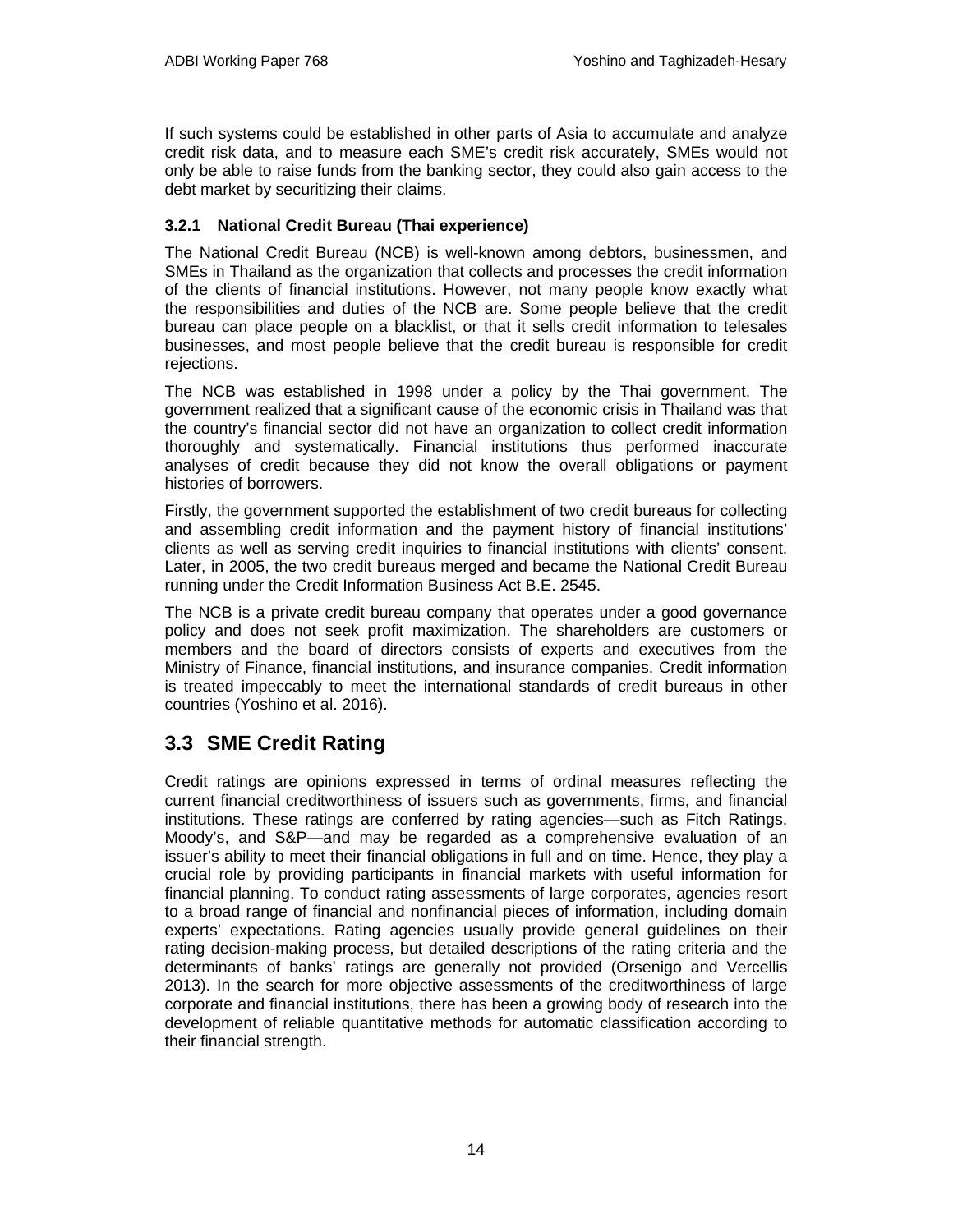Extensive empirical research devoted to analyzing the stability and soundness of large corporates dates back to the 1960s. Ravi Kumar and Ravi (2007) provided a comprehensive survey of the application of statistical and intelligent techniques to predicting the likelihood of default among banks and firms. Despite its obvious relevance, however, the development of reliable quantitative methods for the prediction of large corporates' credit ratings has only recently begun to attract strong interest. These studies are mainly conducted within two broad research strands focusing on statistical and machine learning techniques, and may address both feature selection and classification. Poon, Firth, and Fung (1999) developed logistic regression models for predicting financial strength ratings assigned by Moody's, using bank-specific accounting variables and financial data. Factor analysis was applied to reduce the number of independent variables and retain the most relevant explanatory factors. The authors showed that loan provision information, and risk and profitability indicators added the greatest predictive value in explaining Moody's ratings.

As mentioned earlier, the main purpose of developing the CRD is to create the infrastructure for improved credit rating of SMEs, which could be the medium-term target for Asian economies in order to remedy the asymmetric information problem of SMEs. However, in the short run, it is possible to implement various methods for the performance of credit risk analysis and credit rating of SMEs by lending institutions, credit guarantee corporations, or independent local rating agencies, using data on SMEs. A comprehensive credit rating method developed by Yoshino and Taghizadeh-Hesary (2014c) employed statistical analysis techniques on various financial variables of a group of 1363 SME customers of an Iranian bank by utilizing two statistical techniques (principal component analysis and cluster analysis) on various financial ratios of the sample of SMEs. These financial ratios cover all characteristics of SMEs including activity, profitability, coverage, leverage, and liquidity. Figure 5 shows random samples from the 1363 SMEs and each dot is one SME. The analysis classifies SMEs into three groups: financially healthy SMEs, medium-risk SMEs, and financially risky SMEs. The detailed analytical framework is explained in Yoshino and Taghizadeh-Hesary (2014c).

For SMEs in the financially healthy group, banks can lend them more money by charging low rates of interest with no required collateral, while credit guarantee corporations can charge them lower premiums when guaranteeing the allocated credit. On the other hand, for SMEs in the high-risk group, banks can charge higher rates of interest with greater collateral requirements. If an SME's performance improves and it moves into a lower-risk group, banks can change their interest rates from high to low, accordingly.

Similar SME data analysis was done by using NCB data for Thai SMEs (Yoshino et al. 2016). Yoshino et al. (2016) show how a credit rating scheme for SMEs can be developed, when access to other financial and nonfinancial ratios is not possible, by using data on lending by banks to SMEs. They employ statistical techniques on five variables from a sample of Thai SMEs from the NCB database and classify them into subgroups based on their financial health.

By employing these techniques in Asian economies, banks could reduce information asymmetry and consequently set interest rates and lending ceilings for SMEs. This would ease the financing of healthy SMEs and reduce the amount of nonperforming loans to this important sector.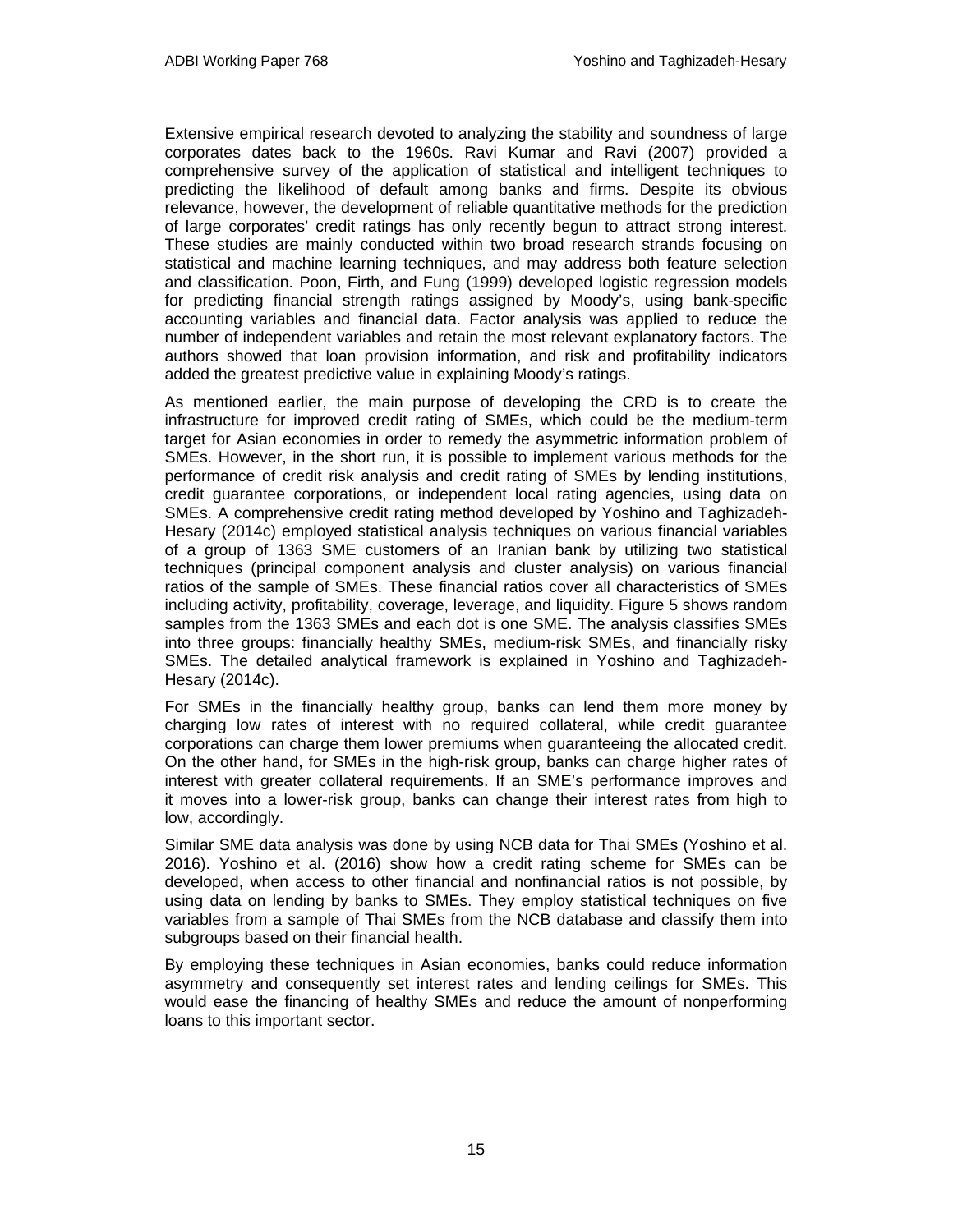

**Figure 5: Classification of Small and Medium-Sized Enterprises** 

SME = small and medium-sized enterprise.

Note: Group 1 = financially healthy SMEs; Group 2 = medium-risk SMEs; Group 3 = financially risky SMEs. Source: Yoshino and Taghizadeh-Hesary (2014c).

# **4. CONCLUSIONS**

SMEs play a significant role in Asian economies as they are responsible for very high shares of employment and output in all Asian countries. However, in the bankdominated financial systems in Asia, SMEs have difficulty accessing cheap finance.

Banks are cautious about lending to SMEs even though such enterprises account for a large share of economic activity. Start-up companies, in particular, are finding it increasingly difficult to borrow money from banks and the strict Basel III capital requirements have made the situation more difficult. Riskier SMEs also face difficulty in borrowing money from banks. It is difficult for banks to evaluate SMEs since they often do not have solid accounting systems and their credit risk is not obvious for lending institutions. Many SMEs in Asia borrow money by paying high rates of interest or offering costly collateral, which hinders their growth.

Many banks prefer to allocate their resources to large enterprises rather than SMEs. The reason for this is that for large enterprises the financial statements are clearer. SMEs are mainly riskier from the point of view of lenders as they do not have clear accounting information.

This paper highlighted SMEs' difficulty in accessing finance, and, with a view to easing the financing of SMEs, provides three methods for diversifying channels of finance. These three methods are the development of sustainable credit guarantee schemes by governments, specialized banks for SMEs (SME bank), and community-based financing schemes, i.e. hometown investment trust funds for financing risky SMEs and start-up businesses.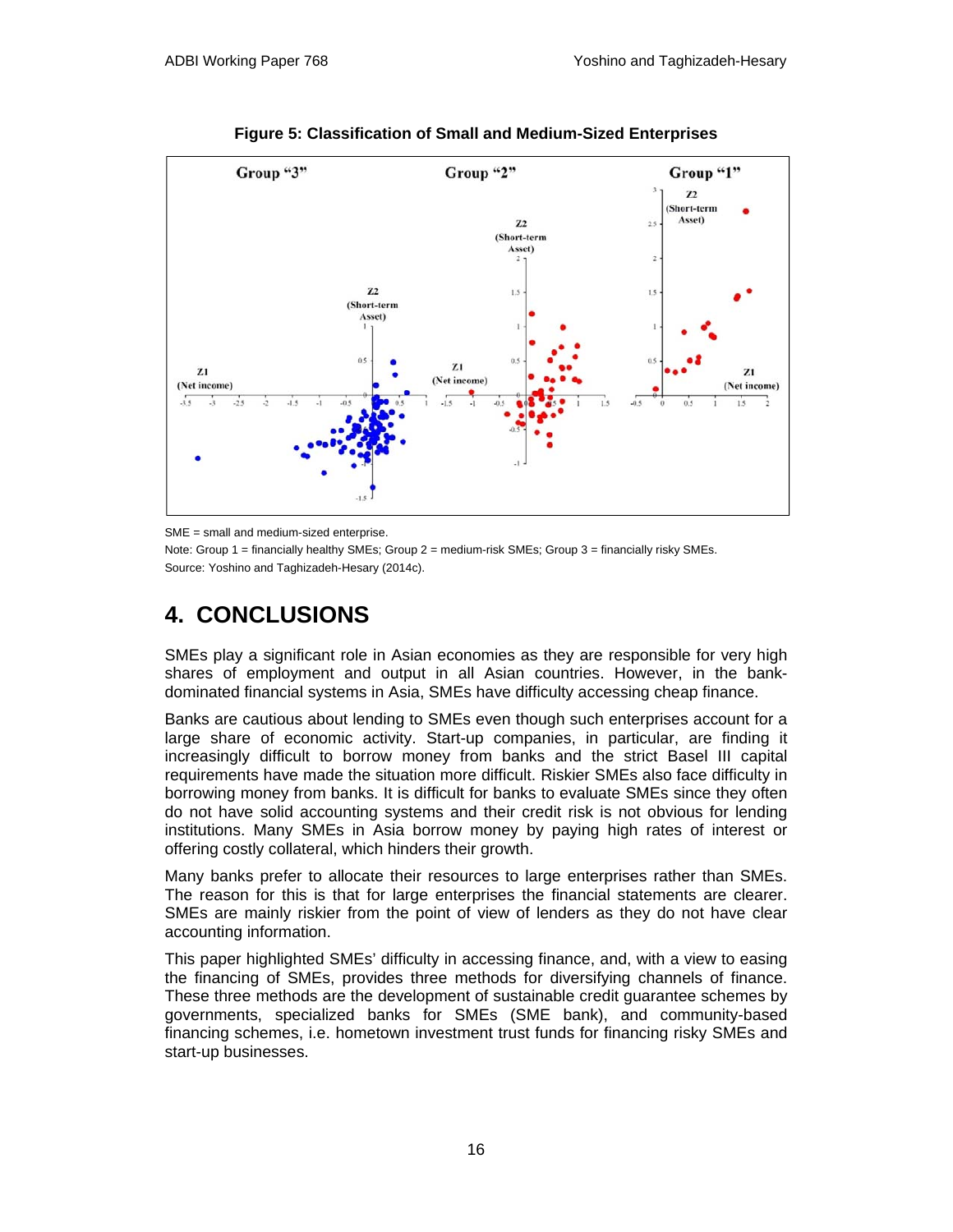One of the major requirements for making SMEs' credit risk transparent for lending institutions and for credit guarantee corporations is having a nationwide credit risk database. In this paper, a unique example of such a database from Japan is mentioned (CRD). The CRD Association was established in 2001 as an initiative of the Japanese Ministry of Economy, Trade and Industry and the Small and Medium Enterprise Agency with the aim of facilitating fundraising for SMEs and improving their operational efficiency. The CRD covers SMEs exclusively. As of 31 March 2015 it included 2,210,000 incorporated SMEs and 1,099,000 sole-proprietor SMEs, and it is by far the largest SME database in Japan. The CRD provides credit risk analysis and credit scoring services and examines the probability of SMEs defaulting for banks and credit guarantee corporations that are members of the CRD (presently 180 members).

If such systems could be established in other parts of Asia to accumulate and analyze credit risk data, and to measure each SME's credit risk accurately, SMEs would not only be able to raise funds from the banking sector, they could also gain access to the debt market by securitizing their claims. The establishment of a CRD could be a medium-term infrastructure target in Asian economies.

In the short run it is possible to implement various methods for measuring the credit risk and assessing the credit rating of SMEs. These methods could be used by lending institutions, credit guarantee corporations, or independent local rating agencies, using data regarding SMEs. A comprehensive SME credit rating method developed by Yoshino and Taghizadeh-Hesary (2014c, 2015 could be used by financial institutions and credit guarantee corporations in Asian companies who want to lend to, or guarantee finance for, SMEs.

Finally, it is important for Asian economies, especially for lower-income Asian countries, that SMEs represent the main parts of their economies to diversify channels of financing of SMEs. Asian economies also need to accumulate the SME data in a nationwide database for categorizing SMEs based on their creditworthiness. Those who are ranked higher get higher credit guarantees from the government at lower costs, so that they can be successful. They will have a significant role in job creation and in production. In addition, those that are risky should avoid borrowing from banks, because if they use bank loans it will cause nonperforming loans. For promoting startups and riskier SMEs, community-based lending such as hometown investment trust funds, which are explained in this paper, is a suitable solution.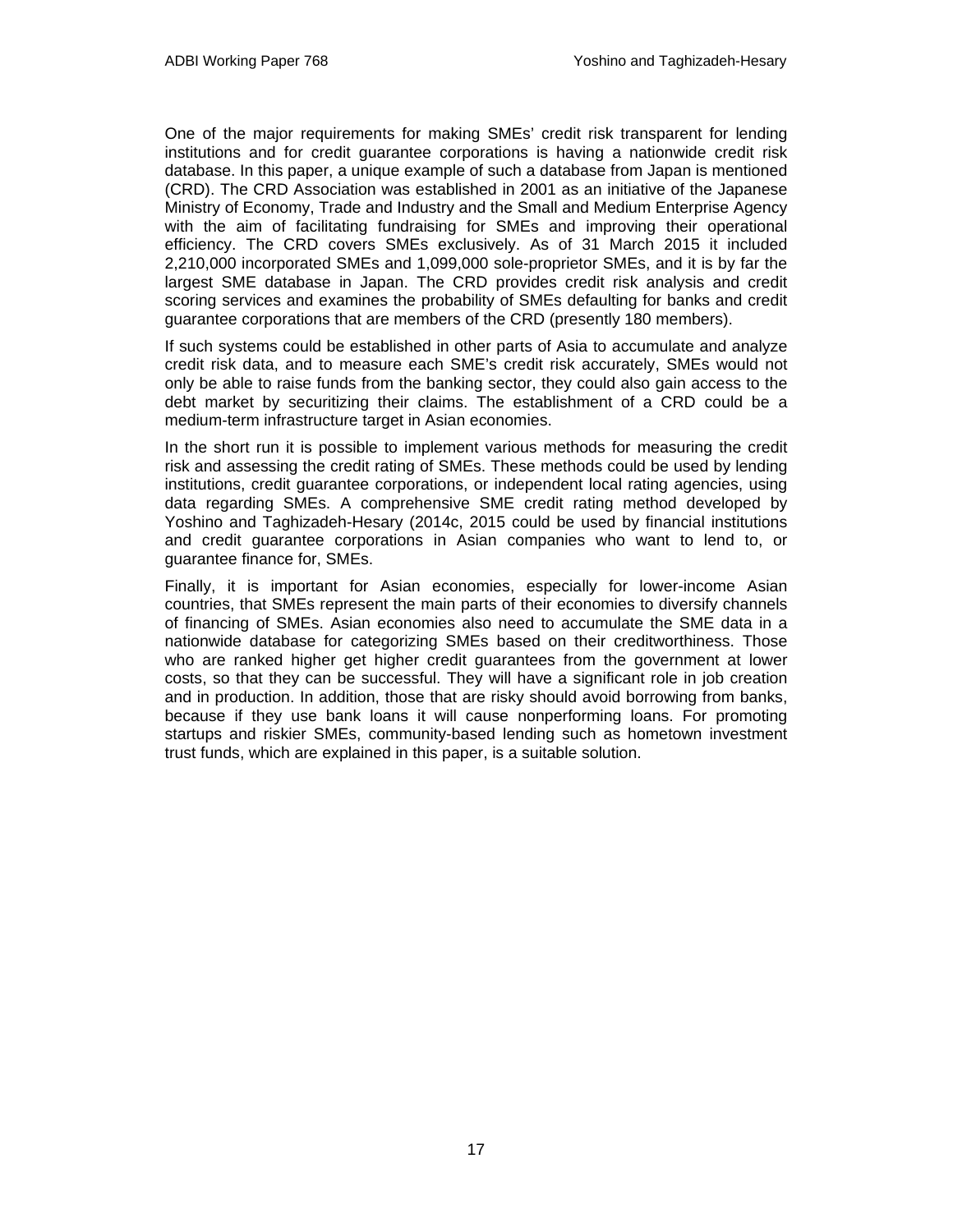## **REFERENCES**

- Arráiz, I., M. Meléndez, and R. Stucchi. 2014. Partial Credit Guarantees and Firm Performance: Evidence from Colombia. *Small Business Economics,* Springer, 43(3), pp. 711–724.
- Asian Development Bank (ADB). 2015. *Asia SME Finance Monitor 2014*. Manila.
- Bank of Japan (BOJ). 2016. *Tankan* Summary (December 2016). 171st Short-Term Economic Survey of Enterprises in Japan. Research and Statistics Department, Bank of Japan.
- Hosono, K., K. Sakai, and K. Tsuru. 2006. Consolidation of Cooperative Banks (Shinkin) in Japan: Motives and Consequences. RIETI Discussion Paper Series 06-E-034. Tokyo: The Research Institute of Economy, Trade and Industry.
- Japan Federation of Credit Guarantee Corporations (JFG). 2014. Credit Guarantee System in Japan. Tokyo.
- JFG. 2015. Credit Guarantee System in Japan. Tokyo.
- Kuwahara, S., N. Yoshino, M. Sagara and F. Taghizadeh-Hesary. 2016. Role of the Credit Risk Database in Developing SMEs in Japan: Ideas for Asia. In *SMEs in Developing Asia New Approaches to Overcoming Market Failures.* P. Vandenberg, P. Chantapacdepong, and N. Yoshino, eds. Asian Development Bank Institute: Tokyo.
- Orsenigo, C., and C. Vercellis. 2013. Linear versus Nonlinear Dimensionality Reduction for Banks' Credit Rating Prediction. *Knowledge-Based Systems,* 47. pp. 14–22.
- Poon, W. P. H., M. Firth, and H. G. Fung. 1999. A Multivariate Analysis of the Determinants of Moody's Bank Financial Strength Ratings. *Journal of International Financial Markets, Institutions and Money,* 9. pp. 267–283.
- Ravi Kumar, P., and V. Ravi. 2007. Bankruptcy Prediction in Banks and Firms via Statistical and Intelligent Techniques – A Review. *European Journal of Operational Research,* 180 (1). pp. 1–28.
- Riding, A.L., and G. Haines, Jr. 2001. Loan Guarantees: Costs of Default and Benefits to Small Firms. *Journal of Business Venturing*, 16 (6), pp. 595–612.
- Shinkin Central Bank (SCB). 2015. Shinkin Central Bank Annual Report, 2014. Tokyo.
- Uesugi, I., K. Sakai, and G.M. Yamashiro. 2006. Effectiveness of Credit Guarantees in the Japanese Loan Market. RIETI Discussion paper series 06-E-004. The Research Institute of Economy, Trade and Industry: Tokyo.
- Vandenberg, P., P. Chantapacdepong, and N. Yoshino. 2016. Small Firms, Market Failures, and Government Policy. In *SMEs in Developing Asia New Approaches to Overcoming Market Failures.* P*.* Vandenberg, P. Chantapacdepong and N. Yoshino, eds. Asian Development Bank Institute: Tokyo.
- Yoshino, N. 2013. The Background of Hometown Investment Trust Funds. In *Hometown Investment TrustFunds: A Stable Way to Supply Risk Capital*, N. Yoshino and S. Kaji, eds. Tokyo: Springer.
- Yoshino, N., and F. Taghizadeh-Hesary. 2014a. An Analysis of Challenges Faced by Japan's Economy and Abenomics. *The Japanese Political Economy*, 40(3-4), pp. 37–62. DOI: 10.1080/2329194X.2014.998591